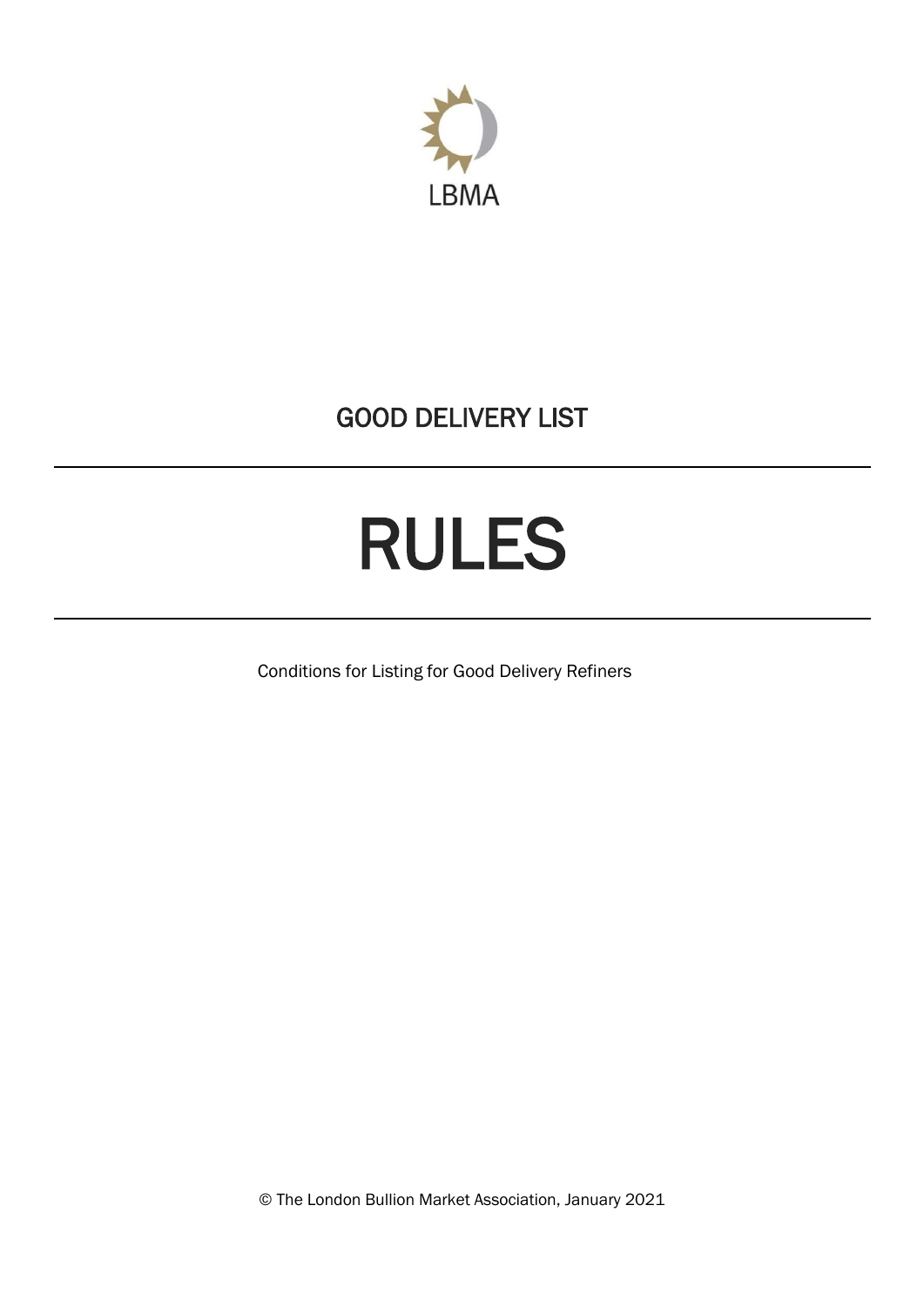## **Contents**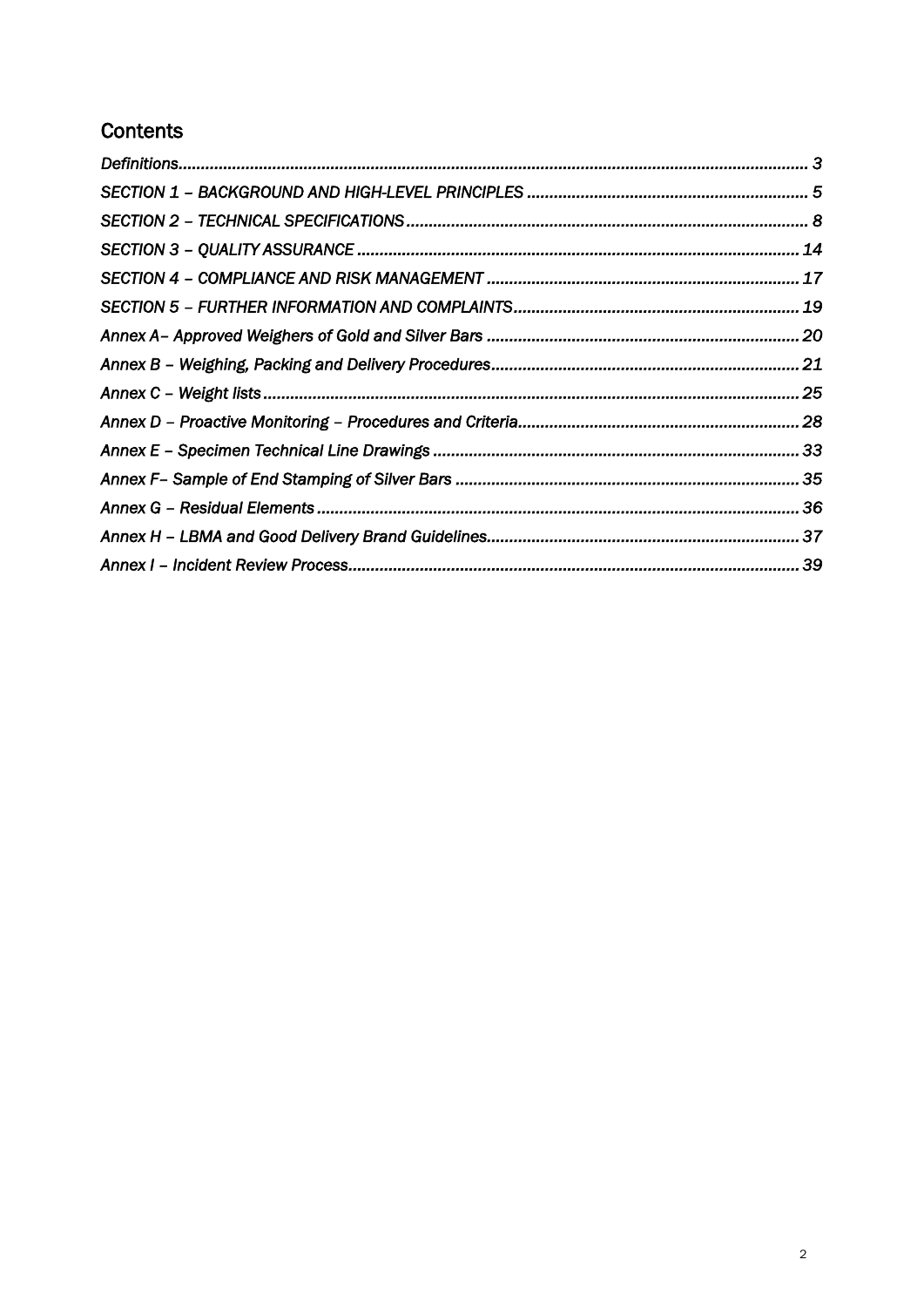## Definitions

<span id="page-2-0"></span>

| <b>Approved Weigher</b>        | Refers to the list of weighers of gold and silver Bars whose<br>weighing facilities, procedures and capability meet the<br>standards required by LBMA.                                                                           |  |  |  |  |  |
|--------------------------------|----------------------------------------------------------------------------------------------------------------------------------------------------------------------------------------------------------------------------------|--|--|--|--|--|
| <b>Bars</b>                    | Bullion bars of approximately 400 fine troy ounces for gold and<br>approximately 1,000 troy ounces for silver.                                                                                                                   |  |  |  |  |  |
| <b>Executive Committee</b>     | Responsible for reviewing work proposed/agreed by the Board<br>and its Sub-Committees to ensure the efficient running of LBMA.<br>The Executive Committee is responsible for the following<br>concerning the Good Delivery List: |  |  |  |  |  |
|                                | maintaining and developing the high standards of the Good<br>Delivery List;                                                                                                                                                      |  |  |  |  |  |
|                                | ensuring the Rulebook is kept up-to-date and fully<br>implemented;                                                                                                                                                               |  |  |  |  |  |
|                                | reviewing issues identified and determining next steps;                                                                                                                                                                          |  |  |  |  |  |
|                                | making final decisions regarding Good Delivery applications<br>and status.                                                                                                                                                       |  |  |  |  |  |
|                                | Terms of Reference (TORs) for the Executive Committee, the<br>Board and its Sub-Committees are available on the LBMA<br>website.                                                                                                 |  |  |  |  |  |
| <b>Former Lists</b>            | Lists of all Refiners and/or their Bars that have been removed<br>from the List. The Former Lists include:                                                                                                                       |  |  |  |  |  |
|                                | Refiners who no longer produce Bars at the locations listed;<br>٠<br>whose bars are still considered Good Delivery prior to the<br>date of transfer to the Former List.                                                          |  |  |  |  |  |
|                                | Refiners whose Bars are no longer accepted as Good<br>Delivery by the London Bullion market;                                                                                                                                     |  |  |  |  |  |
|                                | Assayer-only companies that were previously granted Good<br>Delivery status. Refiners are now required to have the<br>ability to assay as well as refine to the required standard.                                               |  |  |  |  |  |
| Good Delivery List or<br>Lists | The list of acceptable Refiners of gold and silver Bars in the<br>London bullion market.                                                                                                                                         |  |  |  |  |  |
| <b>Good Delivery or GD</b>     | Refers to the status of Refiners or Bars listed by LBMA on the<br>Good Delivery List.                                                                                                                                            |  |  |  |  |  |
| <b>Physical Committee</b>      | Responsible for monitoring, developing and protecting the Good<br>Delivery List. It also ensures that standards are maintained with<br>emphasis on continuous improvement and transparency of the<br>market.                     |  |  |  |  |  |
| <b>Referees</b>                | Referees are Refiners appointed by LBMA to assist its<br>maintenance of the Good Delivery System.                                                                                                                                |  |  |  |  |  |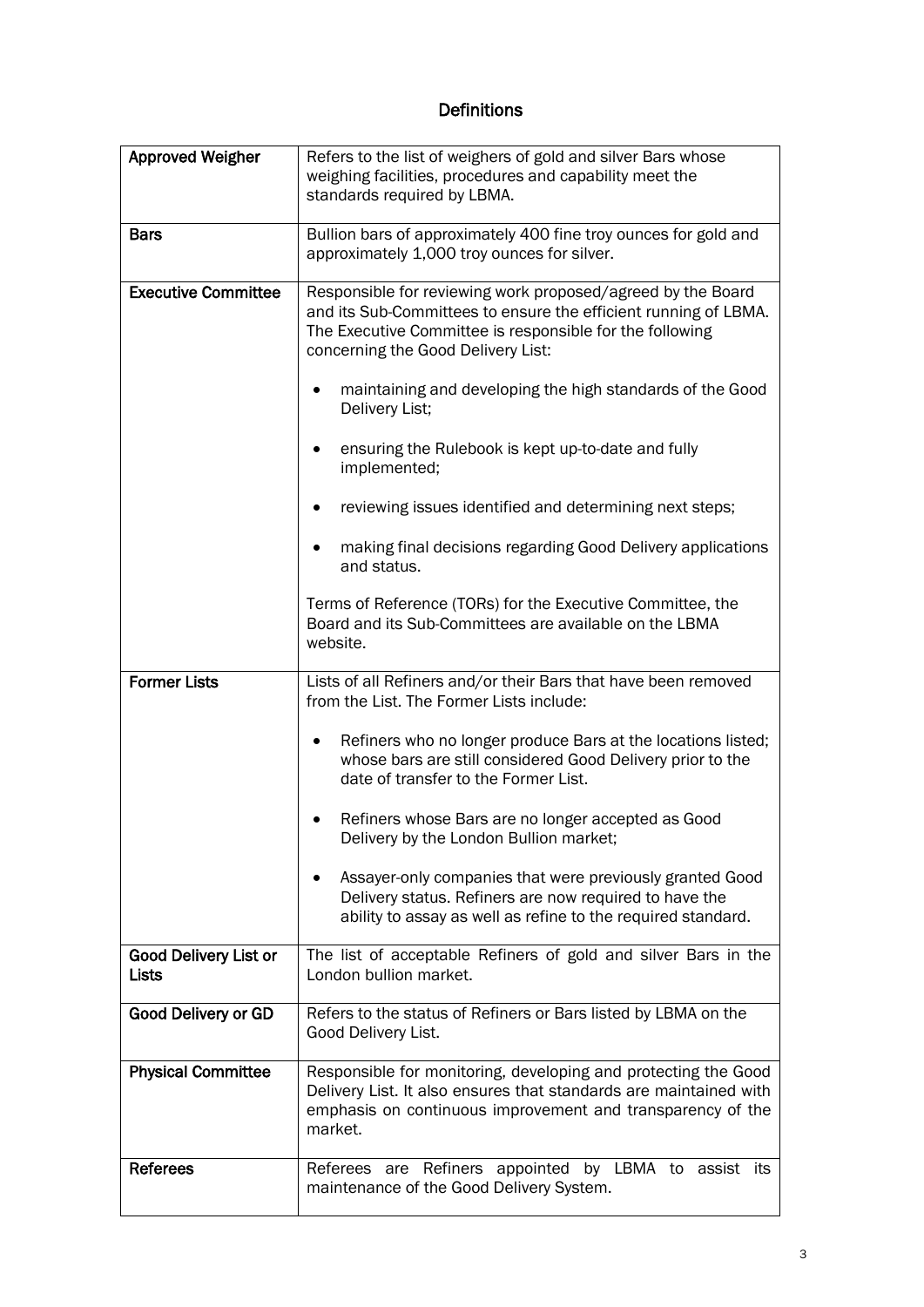| <b>Responsible Sourcing</b><br>Programme or RSP | Established for Good Delivery Refiners in order to combat<br>abuses of human rights, to avoid contributing to conflict, and to<br>comply with high standards of anti-money laundering and<br>combating terrorist financing. This Programme formalises and<br>consolidates existing high standards of due diligence amongst<br>Good Delivery Refiners. |
|-------------------------------------------------|-------------------------------------------------------------------------------------------------------------------------------------------------------------------------------------------------------------------------------------------------------------------------------------------------------------------------------------------------------|
| <b>Supervisors</b>                              | Supervisors in the Good Delivery system witness dip sampling<br>and Bar casting operations for the Proactive Monitoring<br>Programme and to report on these to LBMA.                                                                                                                                                                                  |
| <b>Vaults</b>                                   | Refers to a Market Making Member of LBMA which also<br>provides bullion vaulting and clearing services to third parties.                                                                                                                                                                                                                              |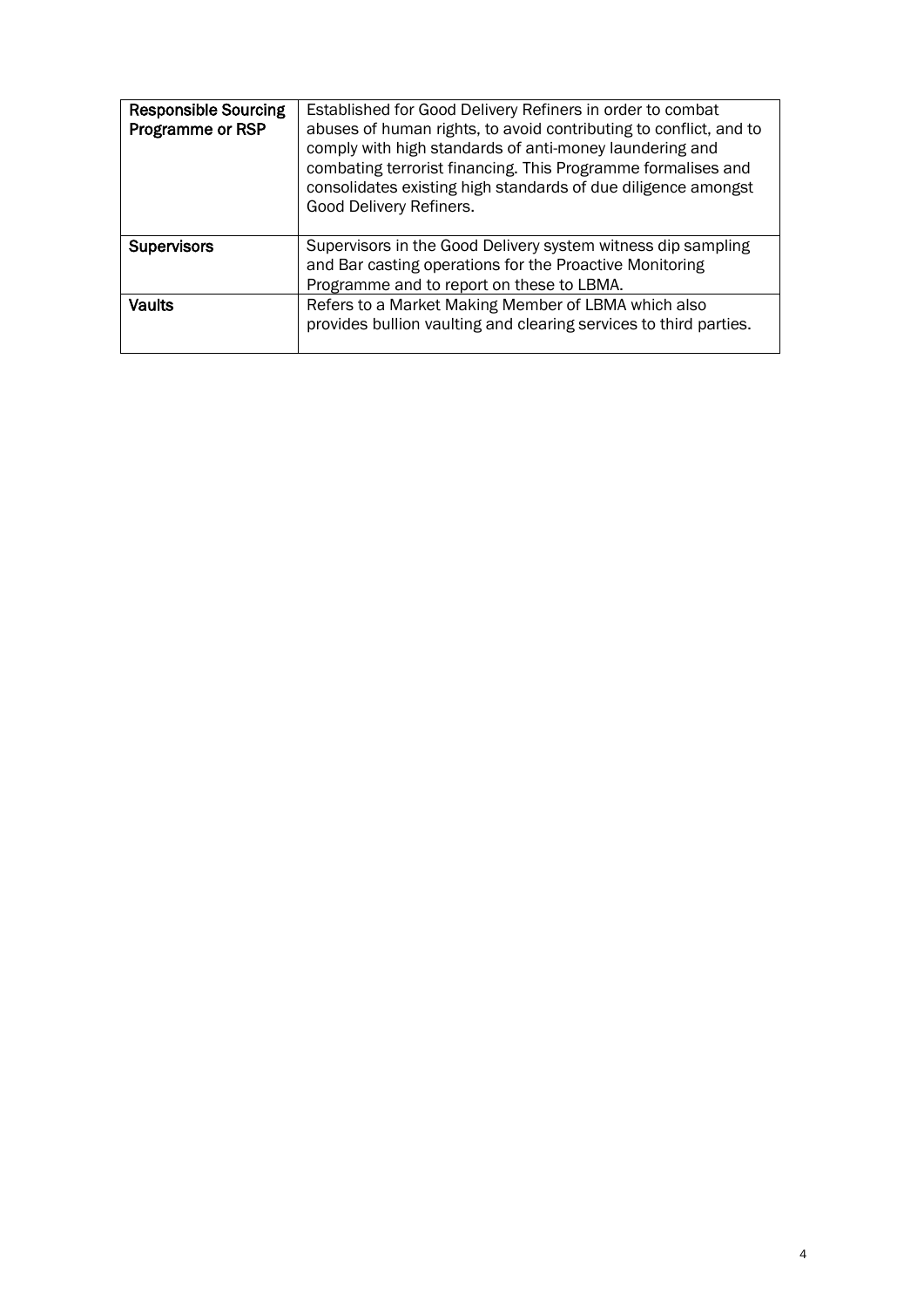## SECTION 1 – BACKGROUND AND HIGH-LEVEL PRINCIPLES

## <span id="page-4-0"></span>1.1 Background and Purpose

#### 1.1.1 Background

The Good Delivery List ("GDL" or "List") has been developed and is maintained by the London Bullion Market Association ("LBMA"). All refiners on this List are referred to as Good Delivery Refiners ("Refiners"). This List facilitates the international distribution and acceptability of Bars produced by those Refiners.

An entry on the List represents a Refiner at a specific location. Separate applications are required if an applicant wishes to register Bars produced by the same Refiner at different locations.

The List is the copyright of LBMA. Reproduction and any dissemination of the List (in whole or in part, in any form) is strictly prohibited without the express prior written consent of LBMA and any such use of the List by a Refiner must acknowledge LBMA's copyright.

#### 1.1.2 Purpose

The purpose of this Rulebook is to clarify the requirements that all Refiners are expected to comply with, both when applying to become accredited by LBMA and on an ongoing basis. This Rulebook comprises of:

- i. Principles that all Refiners must adhere to (Principles);
- ii. Technical Specifications rules;
- iii. Quality Assurance rules.

(ii) and (iii) collectively referred to as the Rules.

Each specific Rule (R), where appropriate, is followed by Guidance (G) to provide further clarification in support of the Rule. Failure to observe the Guidance can also potentially impact a Refiner's Good Delivery status.

Breaching a Rule or Rules can potentially lead to removal from the List, as highlighted in section 1.4 (*Enforcement*).

#### 1.1.3 Changes to these Rules

LBMA reserves the right to amend this Rulebook at any point. Any amendments will be communicated in a timely way, and all Refiners will be provided with reasonable notice to implement and comply with the amendments.

## 1.2 Principles

The Principles represent the overarching spirit of the Rulebook. Breaching a Principle can potentially lead to removal from the List, as highlighted in section 1.4 (*Enforcement*).

*Principle 1 - Integrity*: A Refiner must act with integrity, which includes adopting best practice and responsible business practices.

*Principle 2 - Skill, care and diligence*: A Refiner must conduct its business with due skill, care and diligence.

*Principle 3 - Management and control*: A Refiner must take reasonable care to organise and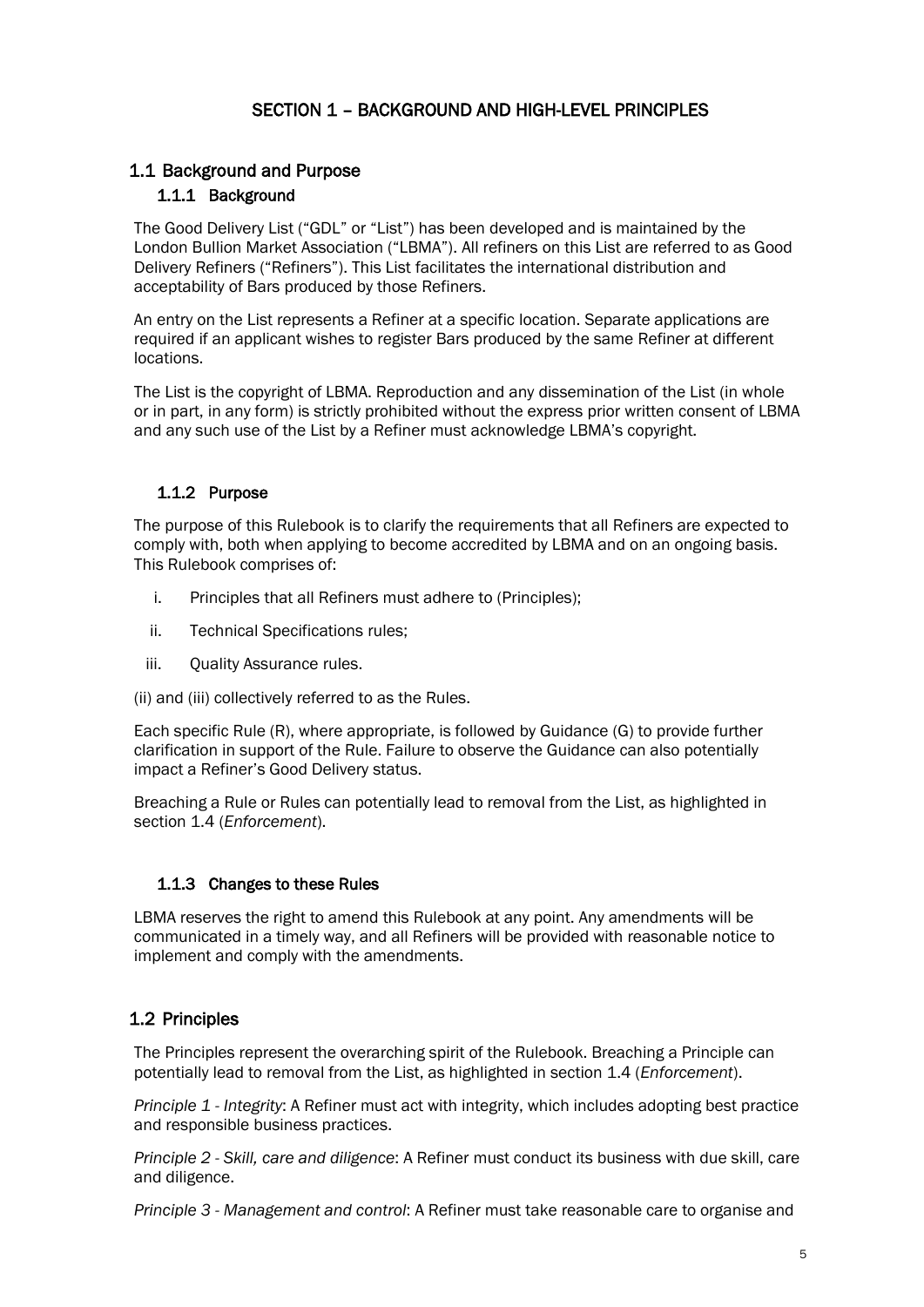control its affairs responsibly and effectively, with adequate risk management systems.

*Principle 4 - Financial prudence*: A Refiner must maintain adequate financial resources and records.

*Principle 5 - Market conduct*: A Refiner must observe proper standards of market conduct.

## 1.3 Legal and Compliance

#### 1.3.1 Applicable Laws

Refiners must comply with the laws, rules and regulations applicable to them and the precious metals market in each jurisdiction in which they operate or transact ("Applicable Laws").

Refiners are responsible for adopting their own internal policies and procedures designed to comply with the Applicable Laws. In the event of a conflict between the Applicable Laws and these Rules, Applicable Laws will prevail.

LBMA recognises that Refiners may need to comply with national standards regarding the production of gold and silver Bars. To recognise such needs, LBMA attempts wherever possible not to be overly prescriptive in formulating these Rules. It is for this reason that some provisions in this Rulebook appear as guidance on best practice and should be adopted unless prohibited by national standards.

## 1.4 Enforcement

A Refiner may be suspended from the GDL or ultimately removed and transferred to the Former List if there is a persistent or serious breach of the Principles or Rules. The Executive Committee ultimately reserves the right to make this decision, at its discretion, following a review process.

Examples of such breaches include but are not limited to:

- A Refiner changes ownership and the new owners are unable to provide satisfactory evidence of their bona fides;
- A Refiner's tangible net worth falls consistently below the minimum threshold;
- A Refiner's production of refined metal falls consistently below the minimum threshold specified;
- A Refiner fails to maintain the technical standards outlined in this Rulebook;
- If a Refiner ceases production or asks to be transferred to the Former List at its own request;
- A Refiner does not respond adequately to justifiable customer complaints;
- A Refiner is subject to insolvency proceedings;
- A Refiner is subject to Criminal or Civil sanction(s) that LBMA believes could bring Refiner into disrepute or could cause reputational damage to LBMA;
- An event, circumstance, condition or change occurs, which materially and adversely affects, or could reasonably be expected to materially and adversely affect the Refiner's business.

If a Refiner is transferred to the Former List, the Bars that it produced while on the List will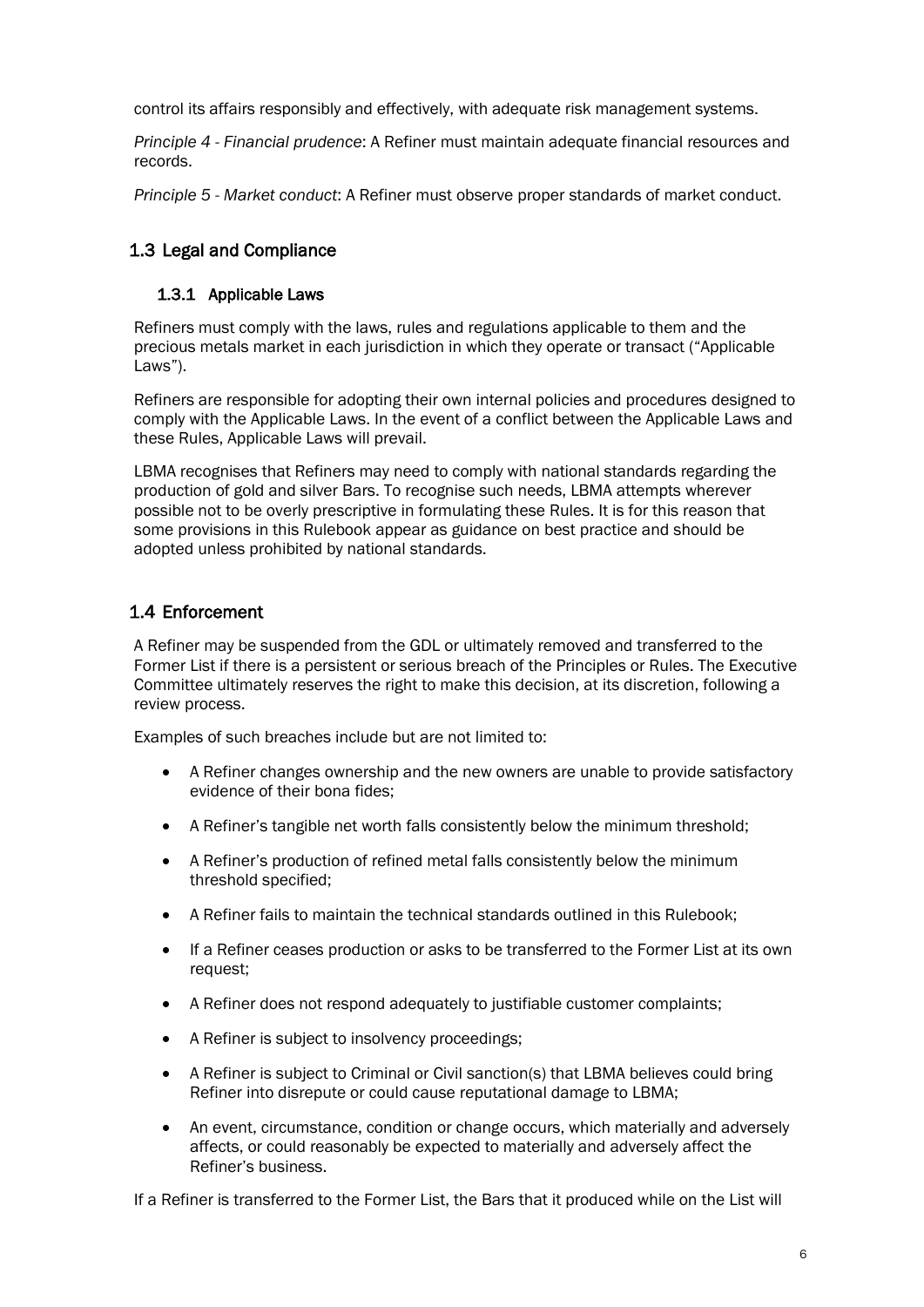still be considered Good Delivery. LBMA reserves the right to de-list Bars after an appropriate period in cases where production has ceased.

A previously-listed Bar (as defined by its dimensions and marks) may be transferred to the Former List for one or more of the reasons listed below, while the Refiner continues to be listed but with a modified Bar:

- The form or dimensions of the Bar do not meet current requirements;
- The Bar's marks or dimensions have been modified. For instance, a Refiner may change the layout of the marks on its Bar from a portrait to a landscape format. Other reasons for such changes include rebranding by the Refiner (e.g. using a new logo) or a change of ownership (e.g. a new name).

Bars are listed at the discretion of the Executive Committee which reserves the right to make any investigations that it deems appropriate into an applicant for listing.

#### 1.5 Escalation

Refiners are expected, at the earliest opportunity possible, to inform the Chief Technical Officer or Good Delivery List Officer (the GDL Team) if there has been a breach of any of the Rules or Principles of this Rulebook. Failure to communicate a breach may have an impact on the Refiner's Good Delivery status.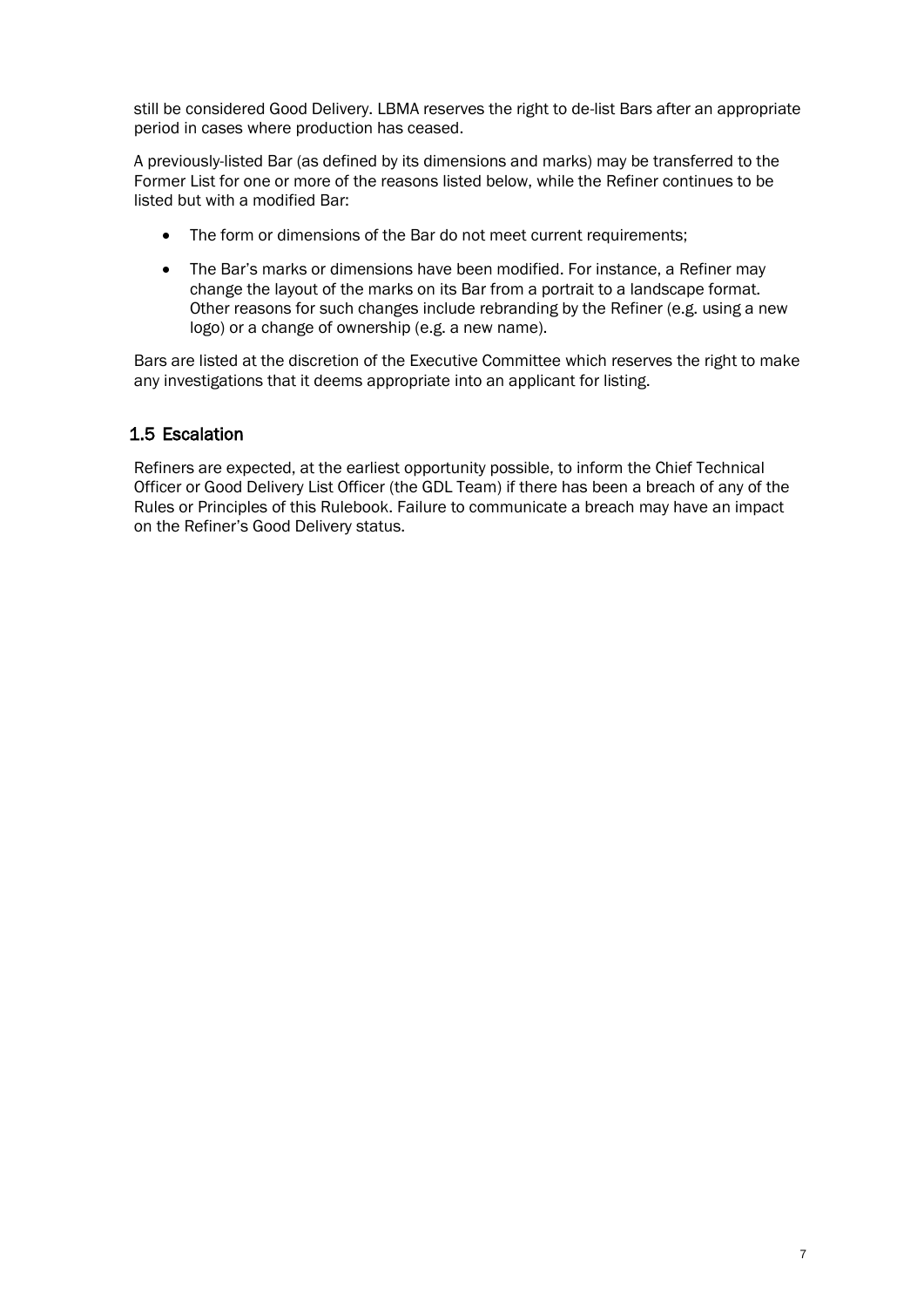## SECTION 2 – TECHNICAL SPECIFICATIONS

<span id="page-7-0"></span>LBMA considers that the appearance of Bars is important, firstly because of the technical reasons described below and secondly because the maintenance of high standards of surface finish indicates a good level of quality control in general. A poor Bar appearance might, on the other hand, suggest that standards of refining or assaying are less than desired.

The decision on whether a Bar meets the physical standards of the London bullion market is the responsibility of each Vault's manager, who has complete discretion in relation to which Bars should be accepted. LBMA facilitates a consistent approach to such decision-making by arranging regular meetings of the Vault managers and by providing guidance to allow them to distinguish between, on the one hand, minor imperfections, and on the other, serious defects which require the Bar to be rejected.

## 2.1General Description of Good Delivery Bars

#### 2.1.1 Weighing

R Bars must be weighed as provided for in Annex B, and in accordance with the procedure set out Annex C.

## 2.1.2 Casting Method

R Bars must be produced in graphite or cast iron moulds, either by the:

- conventional method of pouring molten metal into them; or
- non-conventional method of melting grain in an induction tunnel system, or in the case of silver, by continuous casting.

Bars cast in open moulds should be produced at a single pouring.

G Any Refiners wishing to convert to the use of the above-mentioned non-conventional methods of Bar production must submit a proposal to LBMA for consideration prior to implementation. LBMA may then request that two Bars cast using the proposed alternative method must be sent to London for visual inspection. Once the Bar inspection is complete, the Bars may then be sent to the Referees for further analysis to ensure that the Bars meet the specifications in these Rules. The Refiner must pay for LBMA's costs in the examination and testing of the Bars.

## 2.1.3 Shape

- R Bars must be ingot-shaped (i.e., having a trapezoidal cross-section, both along the length and across the width of the Bar) with sufficient undercut to facilitate handling but without resulting in the width of the bottom surface being so narrow that the Bar cannot be safely stacked.
- G Bars must be easy and safe to handle. Refiners must ensure that their Bars will stack safely when considering the dimensions of their proposed Bars. Proper stacking and handling of a Bar will be taken into consideration during Bar inspections. It is important that the edges of the Bars must not be sharp, so to avoid the risk of injury during handling.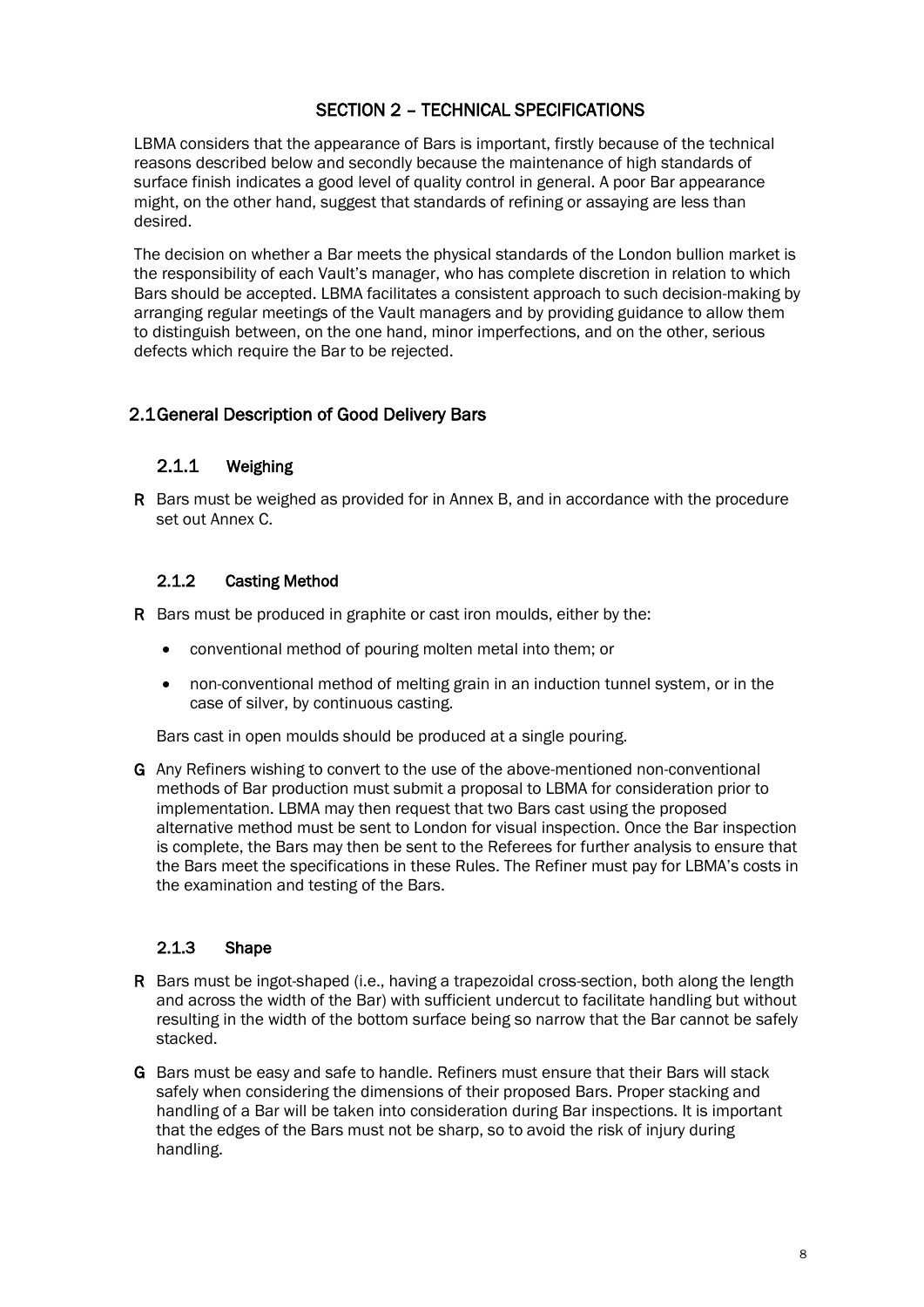## 2.1.4 Appearance

- R Refiners must make sure the following faults, especially on top surface of a Bar, are avoided:
	- Irregularities such as surface cavities, cracks, holes or blisters (debris and water can accumulate in such irregularities which can affect the weight of the Bar and accumulated water can cause an explosion when the Bars are melted);
	- Excessive shrinkage (i.e. the concavity of the top face of the Bar and any concentric cooling rings) must not significantly affect the clarity of the Bar marks or the safe stacking of the Bars;
	- The sides and bottom (smaller) surface should be flat and reasonably smooth (which does not imply the need for a mirror-like finish) and free from cavities and lumps;
	- Excessive layering, if it can result in dust or dirt being trapped and thus affecting the recorded weight of a Bar.
- G Bars must be of good appearance. In the case of new production of gold Bars, hammering is not acceptable, nor are any attempts to conceal defects, for example by burnishing. In some cases, the use of a ball pein hammer to flatten a sharp protrusion may be considered acceptable. In the case of silver Bars, it is recognised that a small degree of hammering or other surface treatment is sometimes required but such hammering should not affect the markings or shape of the Bar.

#### 2.1.5 Marks

R All marks should include:

- stamp of the Refiner (which, if necessary for clear identification, should include its location);
- assay mark;
- fineness (Refiners must apply a consistent font to all digits);
- serial number (which must not comprise of more than 11 digits or characters);
- year and month of manufacture unless incorporated as the first digits in the Bar number.

All marks should be clear and the height of characters used for the fineness, the date and the serial number should be a minimum of 12 mm.

Gold Bars must be marked on the larger of the two main surfaces (the cast surface at the top of the mould) using conventional (pressure) stamping or dot matrix (pneumatic punching). If pneumatic punching is used, the marks must be no less clear and at least as durable as if conventional stamping had been used.

Silver Bars may alternatively be marked on the end of the Bar if marked using a dot matrix method so that the marks can be read from the top edge downwards (see Annex  $F$ ).

G Any Refiners intending to change to dot matrix marking should notify the GDL Teamand send a new drawing and photo in advance, together with the date from which the new marking method will be used. Failure to provide this material in advance may result in Bars being rejected on arrival at a Vault. For Refiners whose Bar dimensions are currently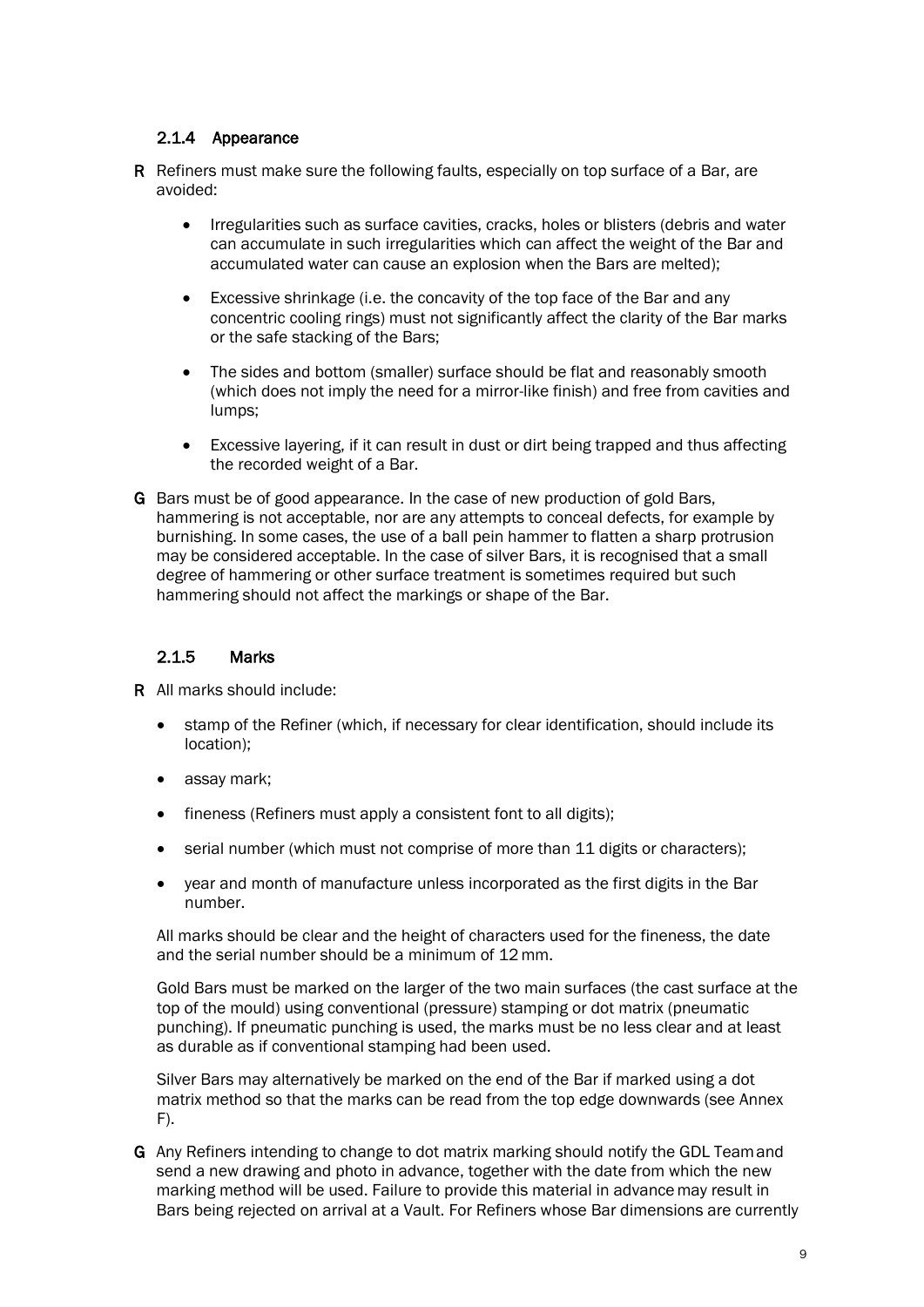not compliant with LBMA's recommended sizes, changing from pressure to dot-matrix marking will trigger a requirement for Bars to be brought within the recommended dimension range.

If Bar numbers are to be reused each year, it is strongly recommended that the year of production is shown as the first four digits of the Bar number although a separate fourdigit year stamp may be used in addition. If Bar numbers are not to be recycled each year, the year of production must be shown as a separate four-digit number.

Since January 2019, Refiners must include the month of production in either two-digit form or a code (LBMA must be notified) the Bar serial number or year stamp (for example, January 2019 = "0119"). Alternatively, Refiners must submit the last Bar number used on the last day of each month to the GDL Team by email a[t gdl@lbma.org.uk.](mailto:gdl@lbma.org.uk)

All Refiners added to the List after January 2019 must include in their Bar markings, the two-digit month stamp as outlined above.

## 2.1.6 Weight Stamps

R It is strongly recommended that weights should not be stamped on Bars, however if Bars are stamped in such a way, the unit of weight must be shown.

G By way of background, when Bars are weighed by an Approved Weigher, their weights, which may be different from those determined by the original Refiner, will prevail. In addition, any change in the weight of a Bar caused by future handling or sampling would result in a divergence between the weight-list weight and the marked weight.

### 2.1.7 Specifications for a Good Delivery Bar

All Refiners must comply with the following specifications for Gold and Silver.

#### Gold Bars

R Physical settlement of a loco London gold trade is a Bar conforming to the following specifications:

#### Weight

- Minimum gold content: 350 fine troy ounces (approximately 10.9 kilograms).
- Maximum gold content: 430 fine troy ounces (approximately 13.4) kilograms).

The gross weight of a Bar should be expressed in troy ounces, in multiples of 0.025, rounded down to the nearest 0.025 of a troy ounce.

#### **Dimensions**

The permitted dimensional ranges for a gold Bar are as follows: -

- Length (Top):  $250 \text{ mm} +/- 40 \text{ mm}$  Undercut:  $5^{\circ}$  to  $25^{\circ}$ .
- Width (Top): 70 mm  $+/$ -15 mm Undercut:  $5^{\circ}$  to 25 $^{\circ}$ .

The undercut refers to the degree of slope on the side and ends of the Bar and is represented by the angle of deviation from the vertical of the side and end surfaces.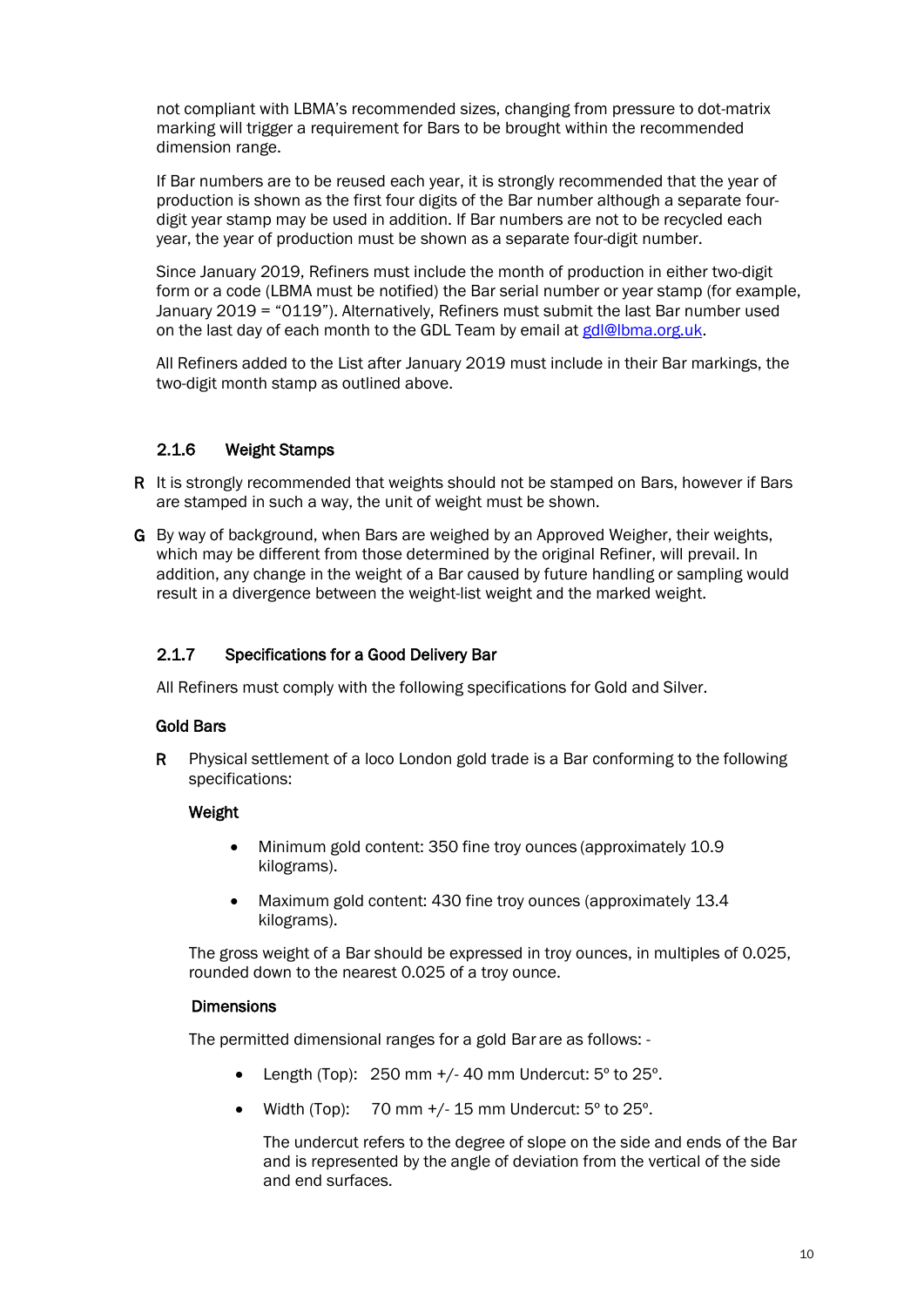$\bullet$  Height: 35 mm  $+/$ -10 mm.

Fineness: the minimum acceptable fineness is 995.0 parts per thousand fine gold.

#### **Marks**

- Serial number (see additional comments in Section 2.1.5 above).
- Stamp of the Refiner.
- Fineness (to four significant figures\*).
- For Bars produced from January 2019 onwards, the year and month of manufacture (see additional comments in Section 2.1.5 above).

\*Since January 2018, gold and silver Bars can be marked with up to five significant figures, if required by national standards. However, it must have a point or comma delimiter to avoid confusion and potential ambiguous additions. The weight list would only include four significant figures.

#### Silver Bars

R The physical settlement of a loco London silver trade is a Bar conforming to the following specifications:

#### Weight

- Minimum gross weight: 750 troy ounces (approximately 23 kilograms).
- Maximum gross weight: 1100 troy ounces (approximately 34 kilograms).

It is recommended that Refiners should aim to produce Bars within the following weight range:

- Minimum gross weight: 900 troy ounces (approximately 28 kilograms).
- Maximum gross weight: 1050 troy ounces (approximately 33 kilograms).

Bars produced prior to 1 January 2008 having a weight in the former wider range of 500 to 1250 troy ounces will continue to be acceptable, though it is expected that these will be phased out when the number of such Bars in the Vaults has declined to nearly zero.

The gross weight of a Bar should be expressed in troy ounces in multiples of 0.10, rounded down to the nearest 0.10 of a troy ounce.

#### **Dimensions**

The permitted dimensional ranges for a silver Bar are as follows:

- Length (Top):  $300 \text{ mm} +/-50 \text{ mm}$  Undercut:  $5^{\circ}$  to  $15^{\circ}$ .
- Width (Top): 130mm +/- 20 mm Undercut: 5º to 15º.
- Height: 80 mm +/- 20 mm.

Fineness: the minimum acceptable fineness is 999.0 parts perthousand silver.

#### **Marks**

- Serial number (see additional comments in Section 2.1.5 above).
- Stamp of the Refiner.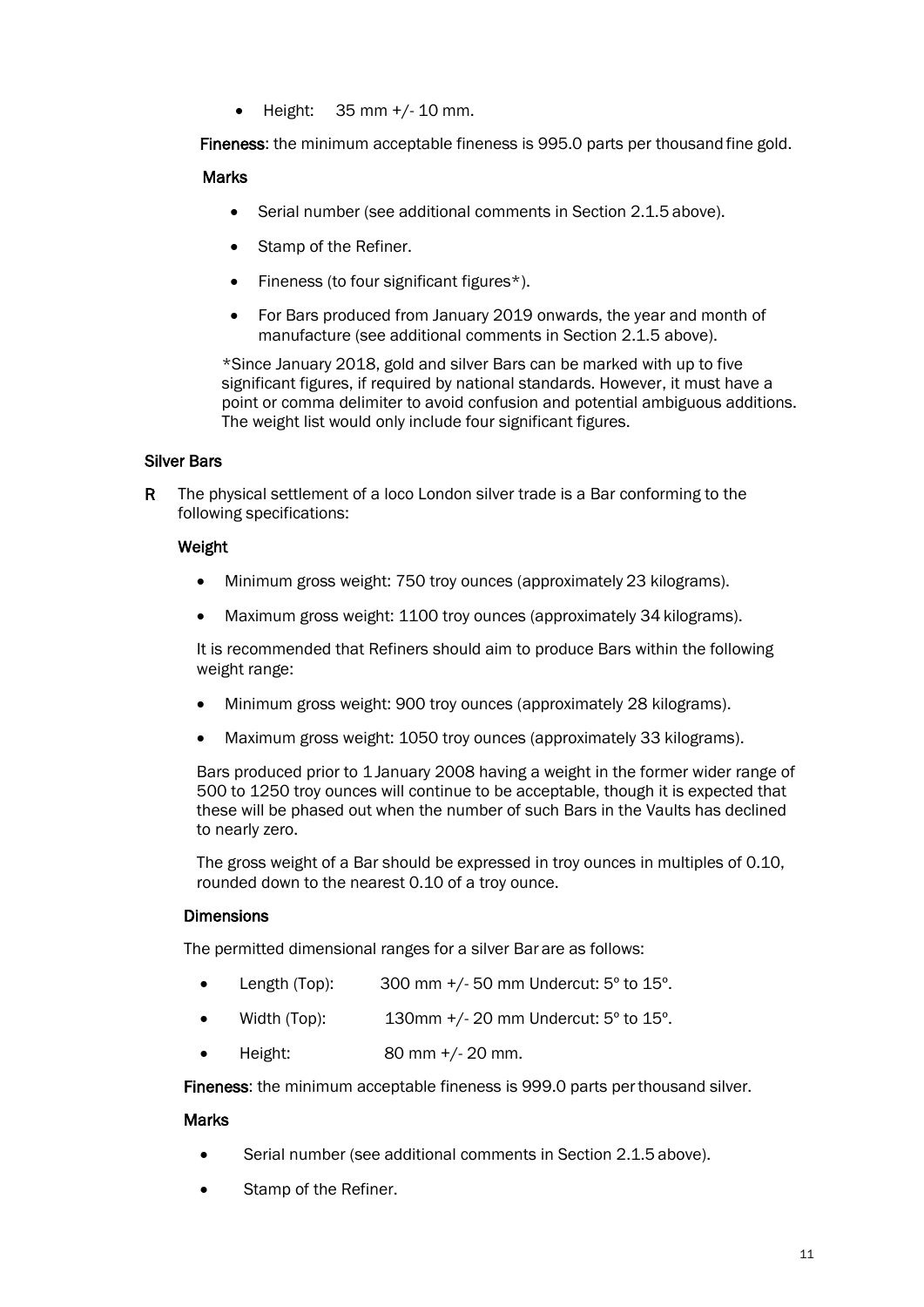- Fineness, expressed to either three or four significant figures\*.
- Year of manufacture (see additional comments in Section 2.1.5 above).

\* Since January 2018, Bars can be marked with up to five significant figures, if required by national standards. However, it must have a point or comma delimiter to avoid confusion and potential ambiguous additions. The weight list for these instances would only include four significant figures.

#### 2.2 Changes to Bar Dimensions or Marks

R If a Refiner wants to make changes to:

- The dimensions of its Bars; or
- The registered marks on its Bars,

it must provide the GDL Team with at least one month's notice of the change and provide a technical line drawing of the proposed new Bar and the date on which it is intended to be introduced. All changes must be approved by LBMA before the Refiner can implement these changes.

G Any change in a Refiner's Bars will trigger a requirement for the new Bars to comply fully with the specifications on markings and dimensions in of these Rules, and the Refiner must receive approval from LBMA before the changes are implemented. LBMA reserves the right in such circumstances to reject any changes.

Technical line drawings of the proposed new Bar should be submitted to LBMA for approval. Once the drawings are approved and the new Bar is in production, the Refiner must send electronic images of the new Bar in plan and perspective views to the GDL Team. See Annex E for a description of the required drawing and photographs.

Failure to meet the above requirements will result in the rejection of any unapproved modified Bars for delivery into the London market and may result in the suspension or removal of a Refiner from the List.

The Bar dimensions set out above are mandatory for new Refiners. For Refiners already listed whose Bars were first produced prior to January 2008 and are not within these dimensions, their Bars will continue to be acceptable. However, if a Refiner wishes to change either the dimensions or marks on the Bars, it must ensure that the new Bars have dimensions within the ranges specified. If a Refiner is only intending to change the marks without changing the dimensions, LBMA will allow it a grace period of six months to change the dimensions so that existing moulds can be used while new moulds are obtained.

## 2.3 Non-Good Delivery Bars

- R If Bars do not meet the technical specifications set out in these Rules, the Refiner must stamp the Bars as NGD (meaning Non-Good Delivery) near the LBMA-approved manufacturer's mark.
- G This rules addresses Bars that are produced in the general form of Bars, but due to their intended use (for example Bars produced for and delivered directly to an industrial customer for use as a raw material), they do not meet the Good Delivery technical specifications (for example, inferior appearance or sub-standard marks).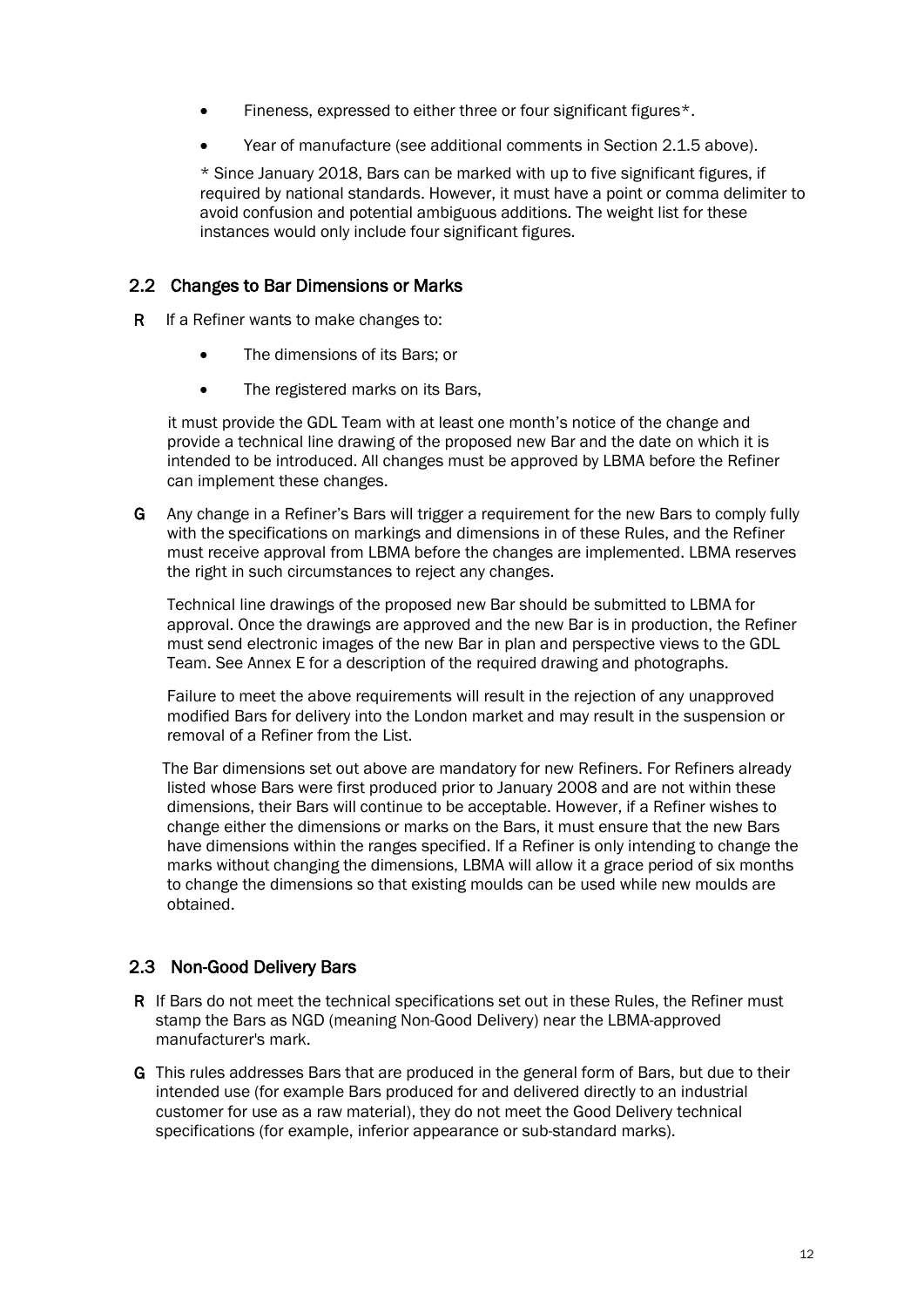## 2.4 Independent Inspection

G If Bars are delivered into the London market and the recipient Vault believes that the Bars do not conform to any of technical specifications in these Rules, the Vault may ask LBMA to appoint independent inspectors to examine the Bars and express an opinion as to whether the Bars are acceptable for Good Delivery purposes.

For the avoidance of doubt, any proposed recipient of Bars has, irrespective of any view expressed by an inspector on the condition of a Bar, the absolute right to refuse to accept delivery of a Bar if the Vault manager considers that the Bar does not meet the Good Delivery standards as set out in these Rules.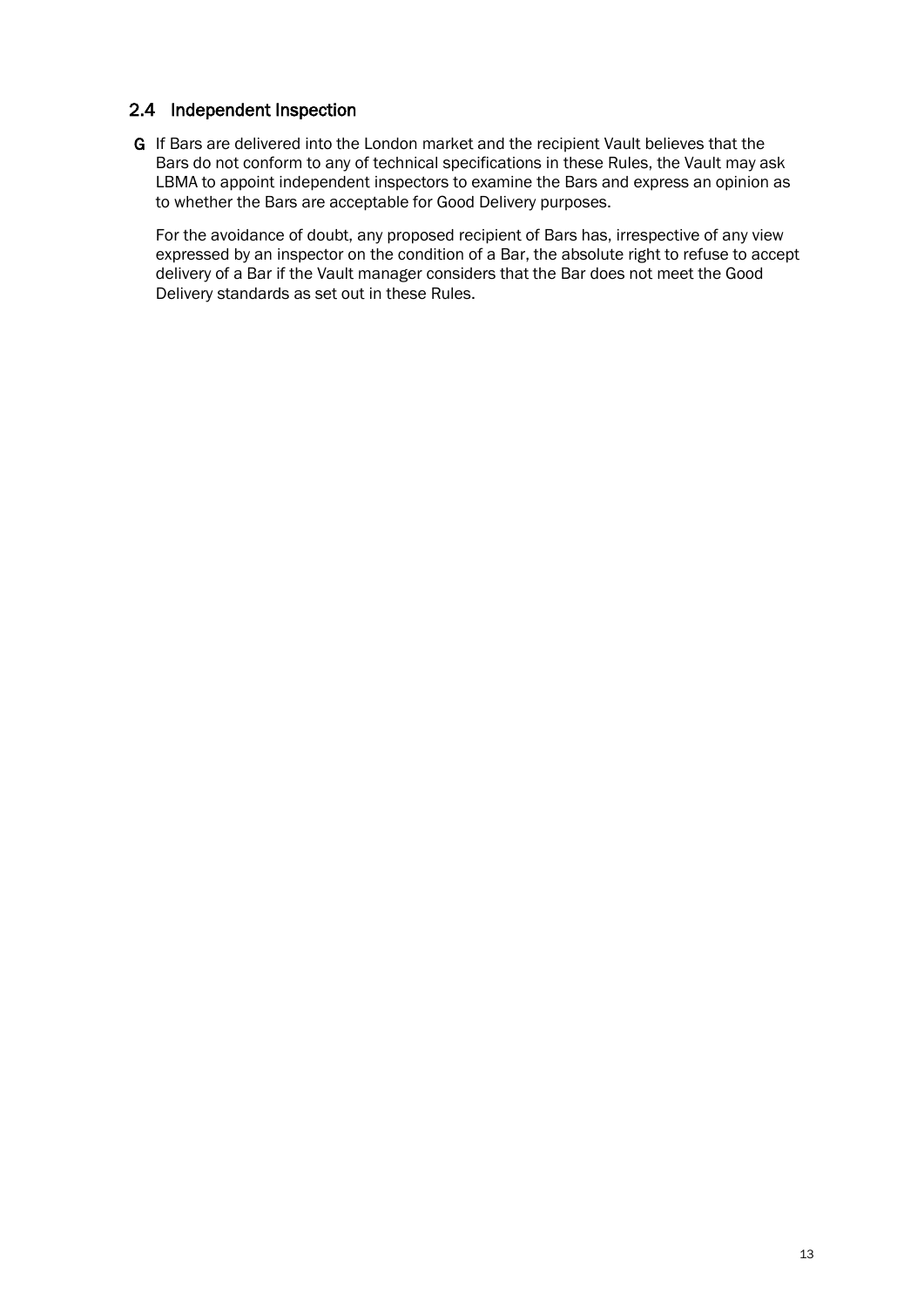## SECTION 3 – QUALITY ASSURANCE

<span id="page-13-0"></span>The long-term viability of a Refiner and its ability to meet Good Delivery standards, especially in responding to legitimate complaints about Bar quality, require it to have a minimum annual production volume and financial standing. In addition, Refiners should undergo continuous monitoring of their production to ensure compliance the technical specifications set out in these Rules.

Refiners must comply will all provisions set out in this section. Failure to do so may result in the suspension or removal of a Refiner from the List.

## 3.1 Throughput and Tangible Net Worth (TNW)

#### 3.1.1 Minimum Requirement

R Refiners must comply with the following minimum Throughput and TNW requirements, or have a letter of guarantee from the parent company, who will fully support and resolve any production issue:

| Tangible net worth | The net financial value of a Refiner. All Refiners must have a                                                                              |
|--------------------|---------------------------------------------------------------------------------------------------------------------------------------------|
| (TNW):             | minimum TNW of £15,000,000.                                                                                                                 |
| Throughput:        | The annual refined production of a Refiner. The current minimum<br>thresholds are 10 tonnes for gold and 50 tonnes for silver per<br>annum. |

G LBMA recognises that in any one financial year there may be temporary circumstances which result in reduced Throughput or TNW data being submitted by a Refiner with the effect that the Refiner fails to meet the requisite thresholds.

As such, all annual data provided by a Refiner to LBMA will be reviewed on a three-year moving average basis which means that trends will be analysed over time. This will operate with the consequences as follows:

- $\bullet$  1 period (financial year) < threshold = Refiner placed on watch list;
- 2 consecutive periods < threshold = Refiner informed;
- 3 consecutive periods < threshold = Refiner must submit a remedial plan and failing to do so could result in the refiner being moved to the Former List.

## 3.1.2 Reporting

- R Refiners must report their Throughput and audited TNW data to the GDL Team within three months of their financial year-end.
- G Refiners are subject to annual review based on reported Throughput and TNW data. Any requests for extension of this deadline will be dealt with on a case-by-case basis at the discretion of LBMA.

If a Refiner suffers a substantial and sustained fall in refined production volumes or its TNW relative to the minimum thresholds, it must without delay inform LBMA of (i) the reasons for the fall and, if appropriate, the likely future figures; (ii) the steps being taken; and (iii) the anticipated timeframe for production volumes to return to prior levels.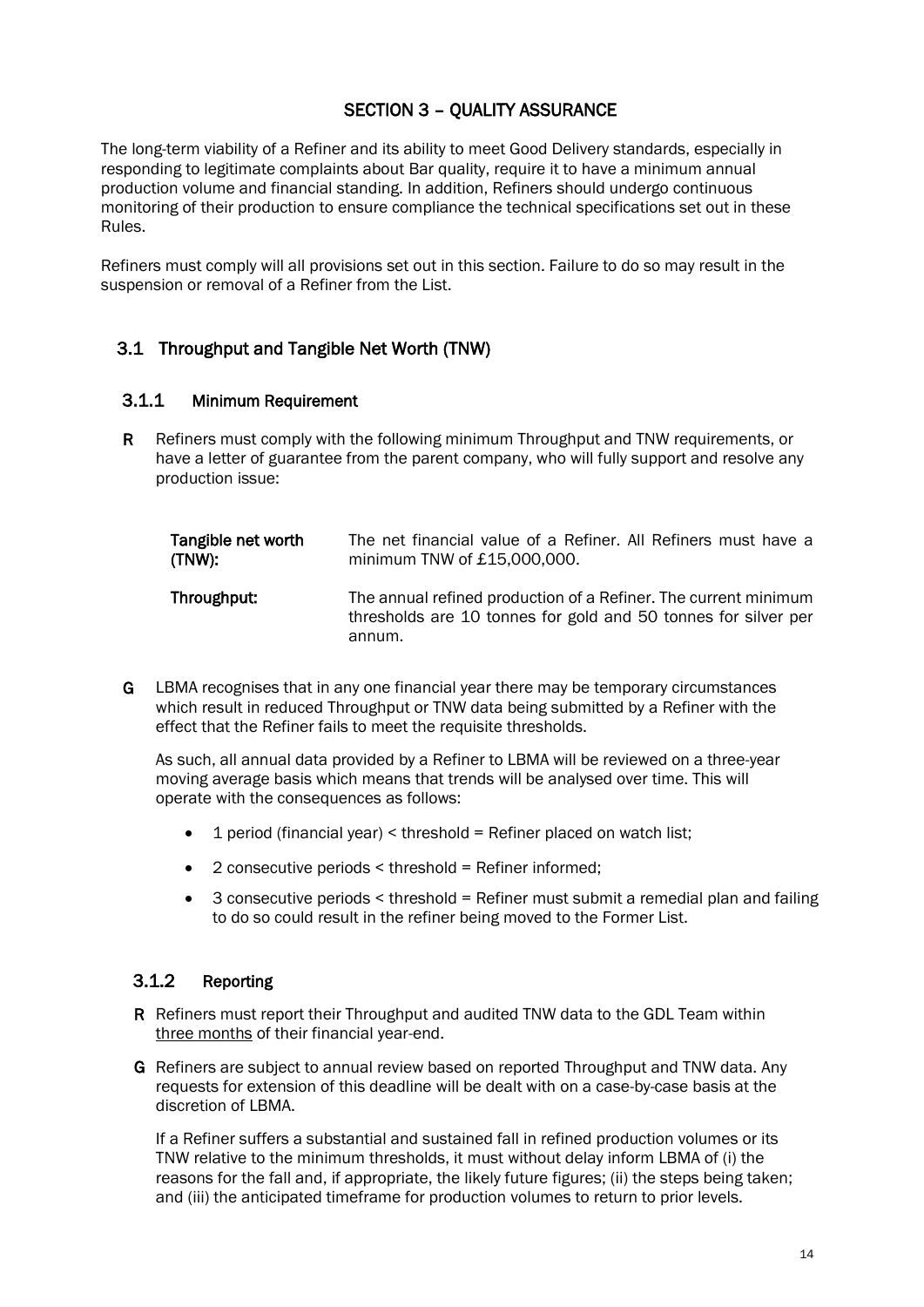Failure to fully and promptly disclose the causes of any prolonged reduction in Throughput or TNW may result in the suspension or removal of a Refiner from the List.

LBMA will only use Throughput and TNW data for the purpose of monitoring the viability of a Refiner's business. Such data will be treated in the strictest confidence and will not be shared with any third parties.

## 3.2 Corporate Changes

- R A Refiner must inform the GDL Team at least one month in advance, providing all appropriate details, if it wishes to change:
	- Location of its Refiner;
	- Ownership or control (including group restructuring);
	- Changes in processes.
- G LBMA reserves the right in such circumstances to ask the Refiner company to submit a new application.

#### 3.3 Proactive Monitoring

R Refiners must comply with the Proactive Monitoring (PAM) Programme, as set out in Annex D. On request, Refiners must provide a dip sample from a normal production melt, which will be check-assayed by one of the Referees.

G A list of the Referees can be found on the LBMA website in the Good Delivery Rules section.

LBMA operates a programme of monitoring the quality of the production and assaying ability of Refiners. A Refiner's ability to cast GD Bars also needs to be demonstrated during the PAM process, which takes place once every three years. A Refiner will receive a letter from LBMA instructing it to participate in the PAM process on or around the third anniversary of its first inclusion on the List.

Evidence will need to be provided in either photographic or video form, which will be reviewed by the Supervisor and included in the Supervisor's report. The list of Supervisors can be found on the LBMA website in the Good Delivery Rules section.

Exceptions may apply to Refiners who regularly supply the London bullion market or other such recognised physical markets.

Special arrangements apply to gold Refiners which only produce and market "four-nines" gold (see Annex D).

## 3.4 Retesting of Bars

R On request from LBMA, Refiners, at their cost, must submit Bars for retesting.

- G LBMA may request a Refiner to send Bars to a Vault for inspection and testing if:
	- a Refiner is unable to demonstrate the required competence in assaying, as revealed under the PAM process; or
	- if the appearance of a Refiner's Bars gives cause for concern.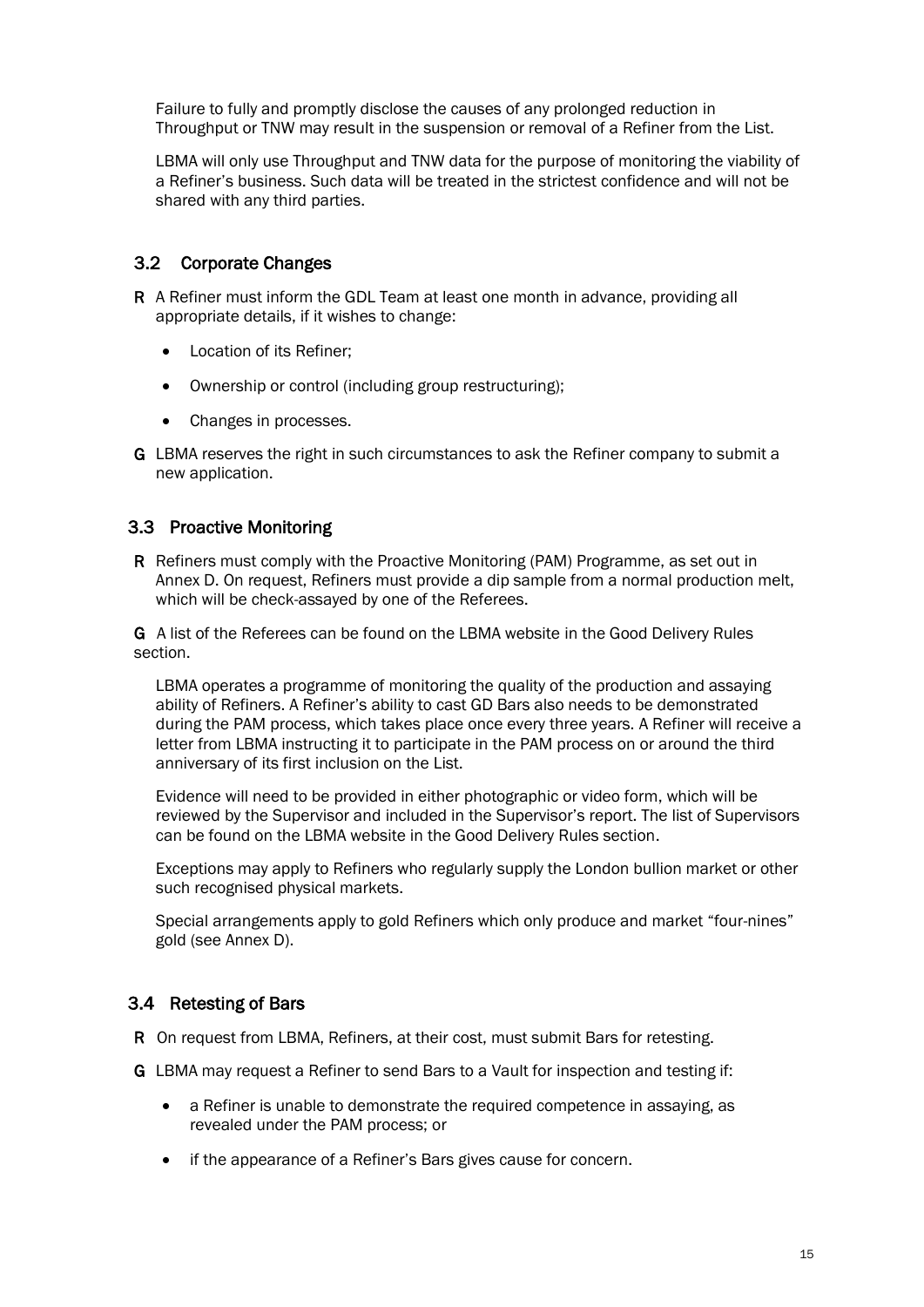#### *Testing method*

The methods of inspection and testing specified in the Application process will generally be followed.

 A Refiner is required to pay for the cost of insurance and shipping the Bars to the Vault. If a subsequent inspection by a panel of Vaults or other specialists appointed by LBMA is satisfactory, LBMA will charge the Refiner accordingly. However, should the Vault's inspection indicate the need for further testing of the Bars by the Referees, an additional charge may be levied to cover the cost of shipping the Bars to the Referees and the testing of the Bars by the Referees. Current charges are available on the LBMA website.

Refusal to participate in PAM or refusal to submit Bars for retesting will result in the suspension or removal of a Refiner from the List.

#### 3.5 Annual Maintenance Fees

- R Refiners must pay a maintenance fee to LBMA within 30 days of the date of invoice.
- G Fees for a single or dual metal listing can be found on the LBMA website. Refiners will be invoiced for their fee at the start of the calendar year.

In case of late payment, the fee will be subject to a 20% surcharge.

If a Refiner does not pay its fee within 90 days of the date of invoice, the Refiner will be immediately suspended from the List and may be removed.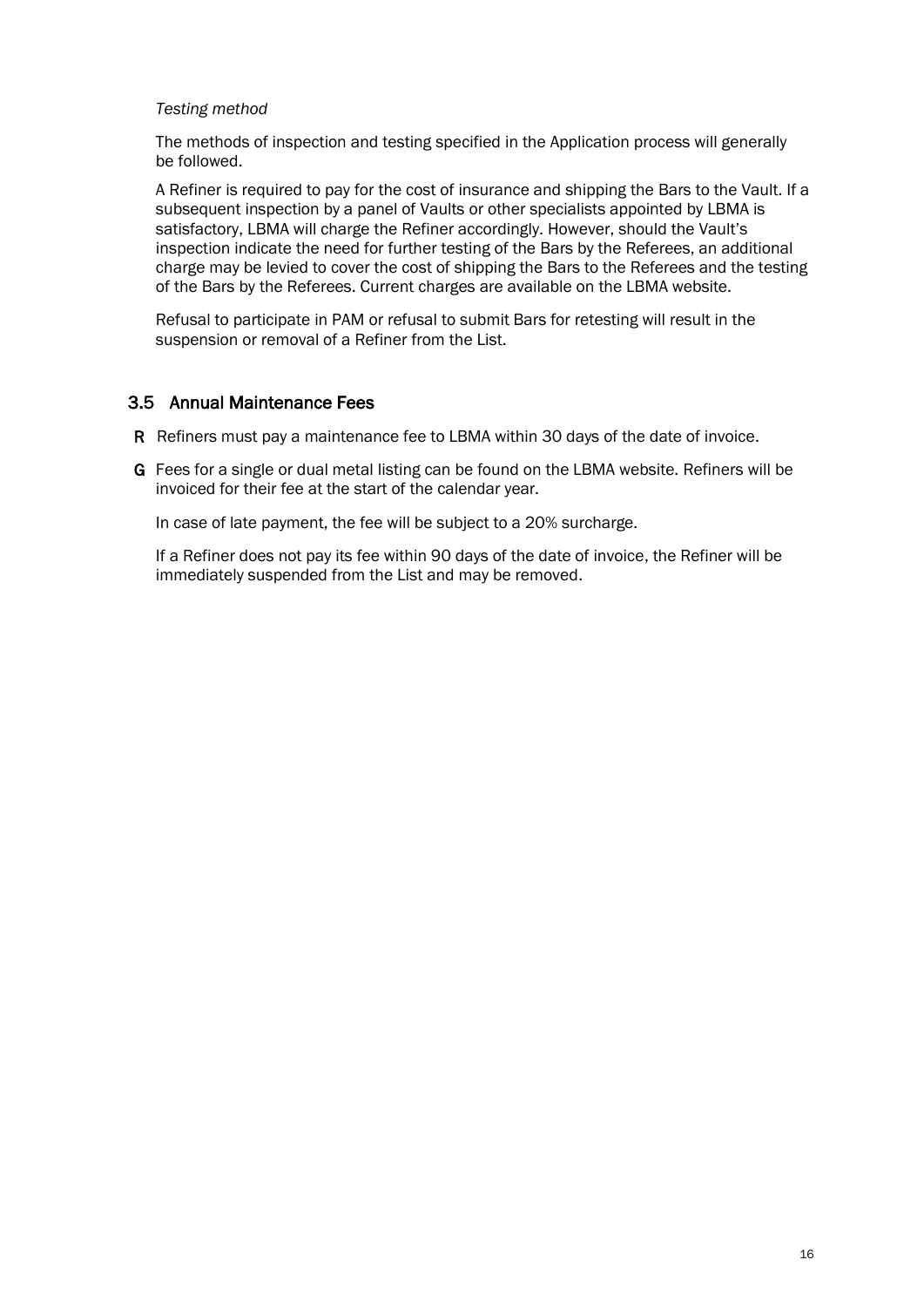## SECTION 4 – COMPLIANCE AND RISK MANAGEMENT

<span id="page-16-0"></span>Refiners must have an effective governance framework that ensures accountability and oversight of a Refiner's business. Refiners should also have a compliance and risk framework that provides for a robust control and compliance environment, which identifies and manages risks associated with their engagement in the market.

This section sets out the Rules that each Refiner must meet at a minimum to ensure they are managing their risks. Various elements of this section are also supported by detailed policies applicable to all Refiners, for example the Global Precious Metals Code ("the Code") and the Responsible Sourcing Programme ("RSP"). This section does not replace the detail provided under either the Code or the RSP.

Failure to meet the requirements of this section can potentially lead to either the suspension or removal of a Refiner from the List. If a Refiner is moved to the Former List under this section, that Refiner cannot re-apply for a minimum of five years.

#### 4.1 Management Systems and Controls

- R A Refiner must take reasonable care to establish and maintain systems and controls as are appropriate to its business. This includes, but is not limited to, having:
	- a Compliance and Risk function;
	- clear and appropriate apportionment of significant responsibilities among its directors and senior managers.
- G The business and affairs of the Refiner should be adequately monitored and controlled by the directors, relevant senior managers and governing body of the company. LBMA records the contact details of a Senior Director and Compliance Officer. Any changes to these details should be notified to LBMA immediately.

#### 4.2 Global Precious Metals Code

- R All Refiners must attest to and comply with the Code in full at all times.
- G Evidence of this should be provided with the application documentation. All Refiners are encouraged to apply the Code proportionally. This does not mean that different standards apply, merely that the systems and control environment applicable to a multimetal large Refiner may not be appropriate for a smaller Refiner.

## 4.3 Responsible Sourcing

- R Refiners must comply with the RSP.
- G All Refiners must be audited annually by an approved service provider, as provided in the RSP, in order to remain on the List.

Audits demonstrating compliance with the RSP must be submitted prior to GD accreditation. Refiners must thereafter submit their latest audit reports to LBMA within three months of the end of their financial year. These will be published alongside the relevant Refiner's List entry on the LBMA website. Details of the RSP can be found on the LBMA website.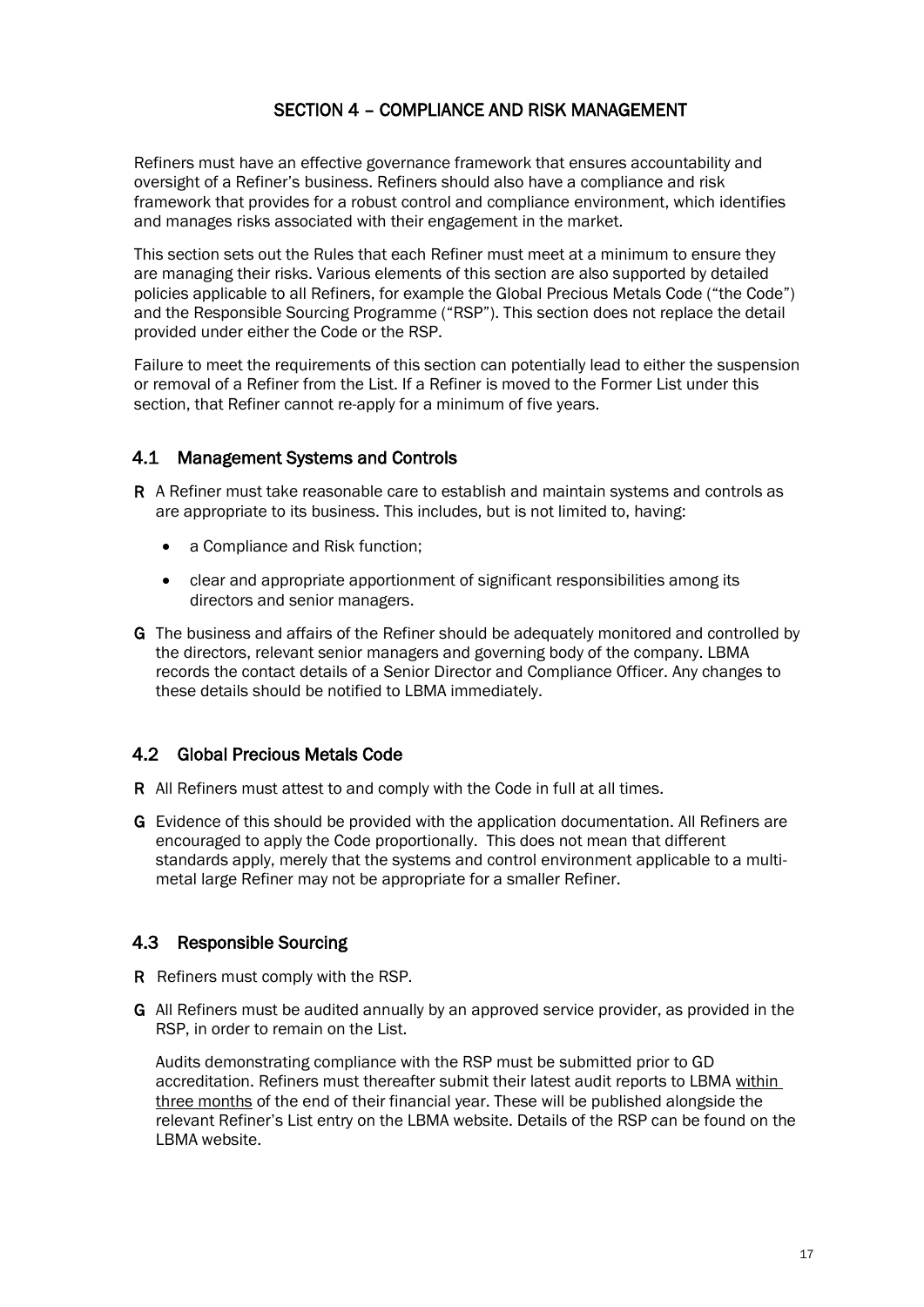## 4.4 Economic and Trade Sanctions

- R Bars must be capable of being delivered to, and held by, any person, including any person who falls within the definition of a US person identified in US sanctions, without violating any UN, EU, US, UK, or any other relevant, economic and/or trade sanction lists, or causing any person to violate any UN, EU, US, UK or any other relevant sanctions (collectively "Sanctions Rules").
- G Refiners are to comply with all relevant economic/trade sanctions lists and are strongly advised to seek legal guidance where relevant.

Breach of any Sanctions Rules will lead to immediate removal from the List.

#### 4.5 Incident Review Process

R Refiners must co-operate in any Incident Review Process invoked by LBMA.

G LBMA's 11-step Incident Review Process (as defined in Annex I) will be invoked in response to any stimulus of a reputational nature. Information can come from a variety of sources (trade associations, law enforcement agencies, market intelligence etc.) and LBMA will seek corroboration wherever possible as part of the process. Due to the sensitivities involved, LBMA may keep the process confidential until any issue has been resolved. The formal process is detailed in Annex I.

## 4.6 GDL Branding and Copyright

- R Any use of LBMA GD branding by a Refiner must be approved by LBMA and in accordance with the Brand Guidelines (see Annex H).
- R The List is the copyright of LBMA. Reproduction and dissemination of the List (in whole or in part, in any form) is strictly prohibited without the express prior written consent of LBMA and any such use of the List by a Refiner must acknowledge LBMA's copyright.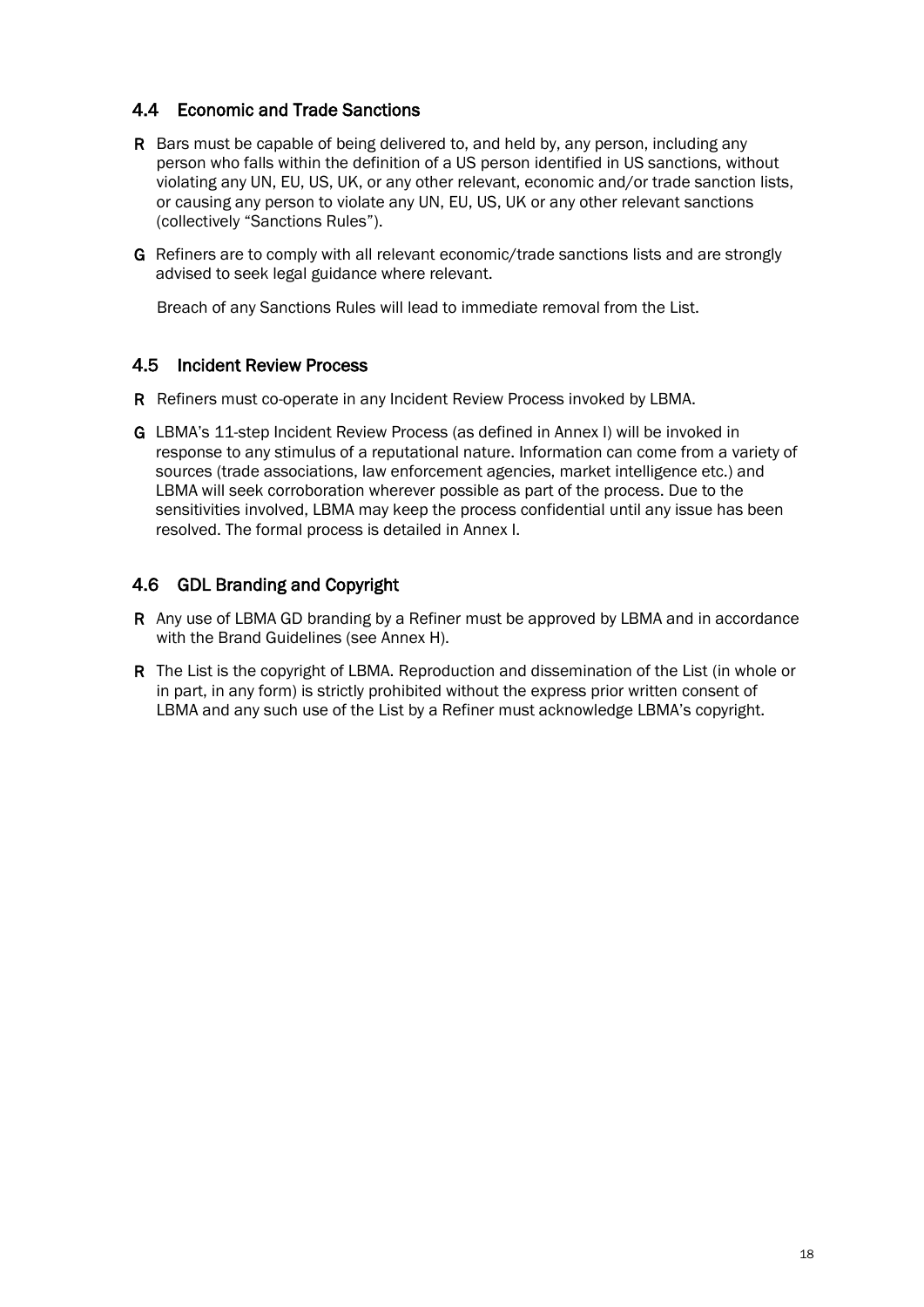## SECTION 5 – FURTHER INFORMATION AND COMPLAINTS

## <span id="page-18-0"></span>5.1 Resources

Further information and guidance is available from:

- LBMA website <http://www.lbma.org.uk/home>
- Visual Guide website <http://www.vglbma.co.uk/>
- GDL website <http://www.lbma.org.uk/good-delivery>
- Global Precious Metals Code <http://www.lbma.org.uk/global-precious-metals-code>

Any specific questions or requests for clarification about the List, technical specifications, application procedures or conditions of listing should be addressed to the GDL Team at [GDL@lbma.org.uk.](mailto:GDL@lbma.org.uk)

## 5.2 Complaints Process

Refiners may raise concerns about the process directly with LBMA. Complaints must be made in writing to the Compliance Officer and must be accompanied by supporting evidence. The Compliance Officer will review the details of the complaint and the outcome will be formally communicated to all interested parties.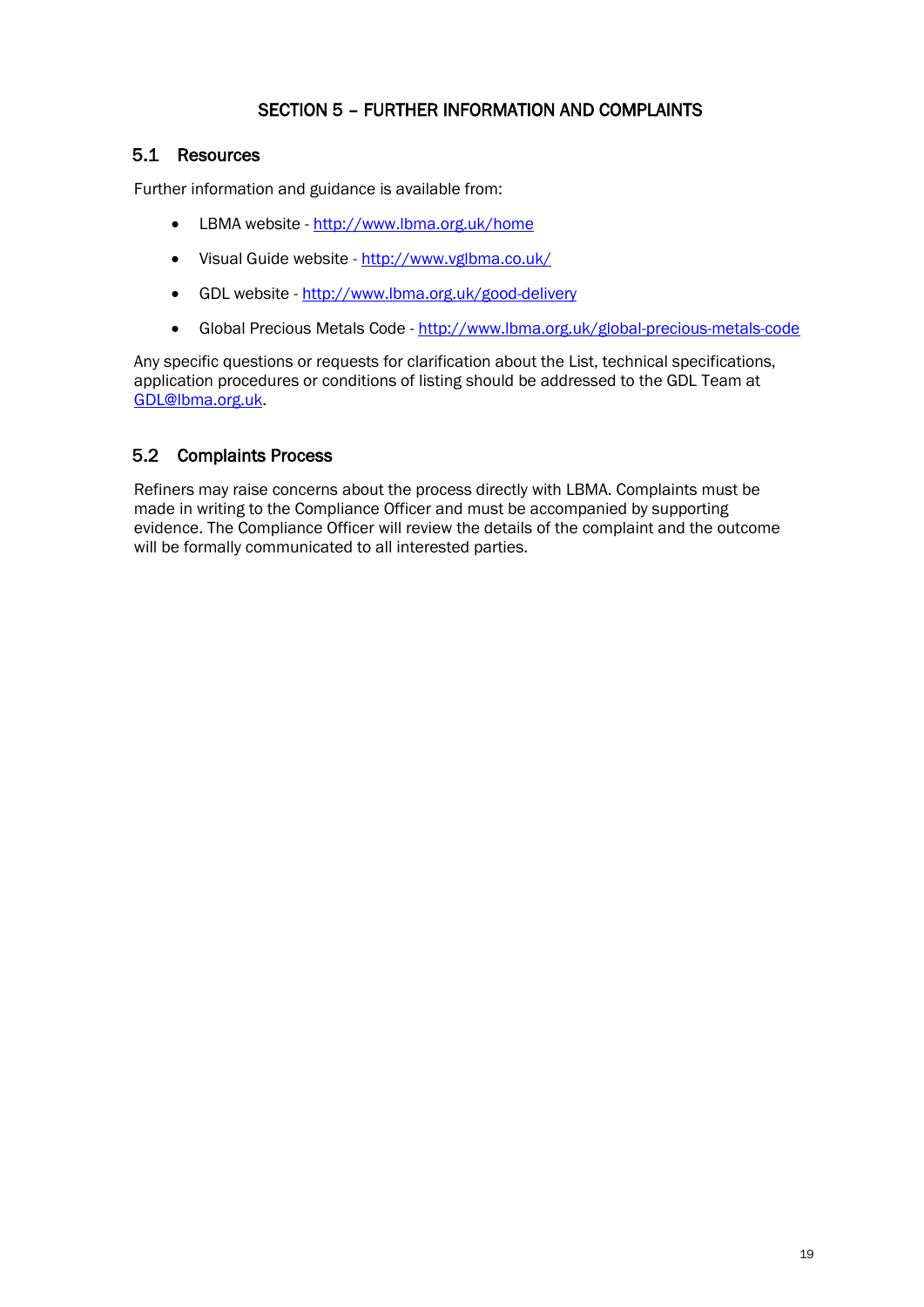## Annex A – Approved Weighers of Gold and Silver Bars

<span id="page-19-0"></span>It should be noted that LBMA does not approve Vaults and that inclusion in the Approved Weighers List relates solely to the weighing by the entities listed of gold and silver Bars according to the standards laid down by LBMA.

| Company                                      | Address                                          |
|----------------------------------------------|--------------------------------------------------|
| Bank of England<br>(Gold only)               | Threadneedle Street<br>London EC2R 8AH           |
| <b>Brink's Ltd</b>                           | Available on request                             |
| G4S Cash Solutions (UK)<br>Ltd               | Available on request                             |
| <b>HSBC Bank USA</b><br><b>London Branch</b> | Level 4<br>8 Canada Square<br>London E14 5HQ     |
| <b>Malca-Amit Commodities</b><br>Ltd         | Available on request                             |
| <b>JP Morgan Chase</b>                       | 25 Bank Street<br>Canary Wharf<br>London E14 5JP |
| Loomis International Ltd                     | Available on request                             |

*Inclusion in this list does not constitute or imply any representation or warranty by LBMA as to creditworthiness or as to the services or goods supplied or quality or compliance with any specification relating thereto. No liability for direct or consequential loss, howsoever caused, whether by negligence or otherwise, whether by use of this list or reliance thereon, is accepted by LBMA.*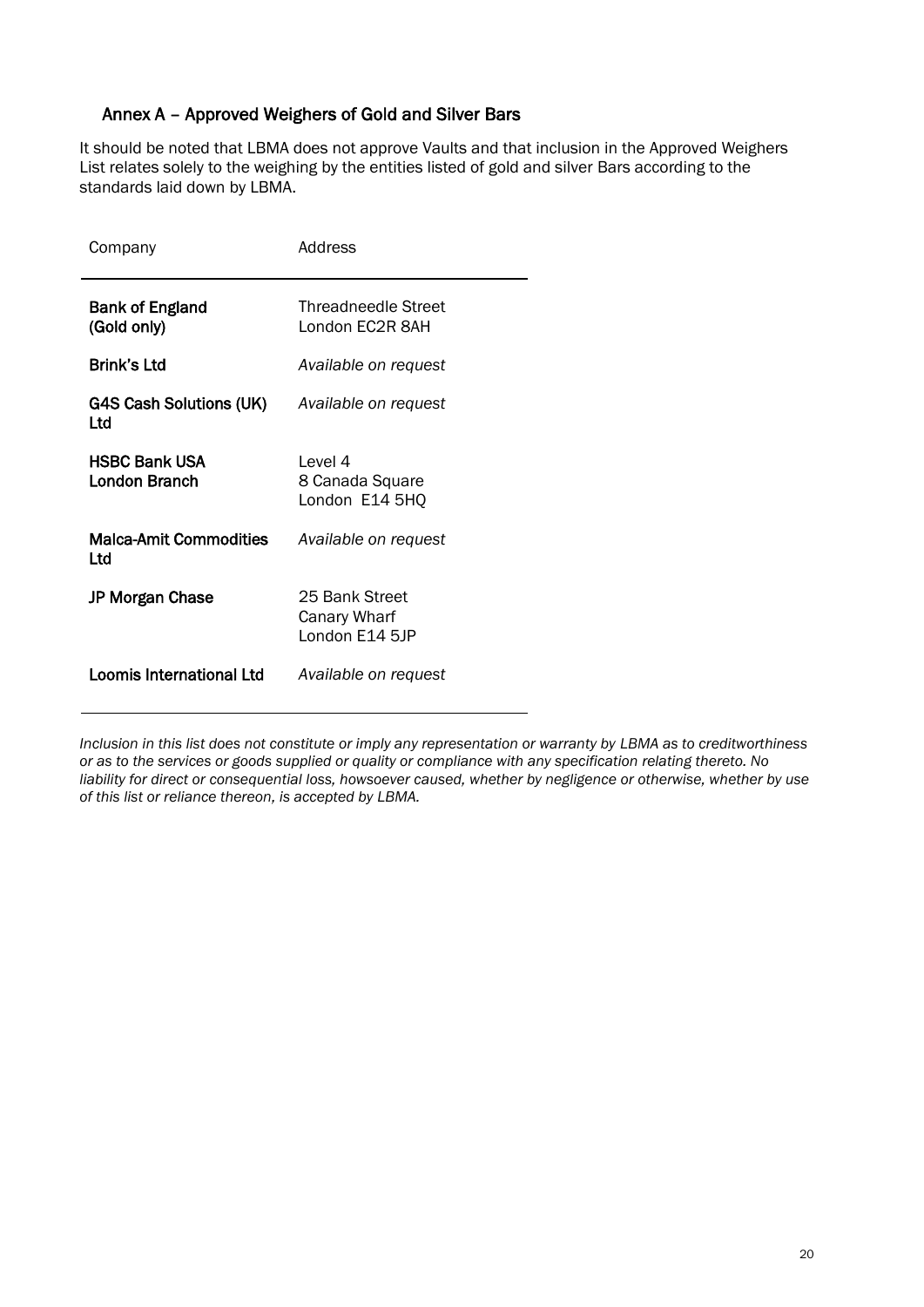## Annex B – Weighing, Packing and Delivery Procedures

#### <span id="page-20-0"></span>1. Weighing procedures

#### Gold

Bars are weighed on either a beam balance or an electronic balance.

#### *Beam balance*

Bars are weighed on a beam balance using brass or stainless steel weights of various sizes that are regularly inspected by the Inspector of Trading Standards. It is also acceptable to use an equal-arm magnetically damped precision balance or a modification unit to add magnetic damping to an existing beam balance.

If brass weights are used it is expected as a minimum requirement that a 400 troy ounce stainless steel weight is regularly used to cross-verify the accuracy of the 400 troy ounce brass weight. It is increasingly being recognised in the market that brass weights are susceptible to wear and tear and are not as accurate on an ongoing basis as stainless steel weights. LBMA therefore recommends that, for the weighing of gold, all weights up to 50 ounces and the 400 ounce weight should be of stainless steel in preference to brass.

It is the practice of LBMA and the market to weigh gold Bars in multiples of 0.025 of a troy ounce and therefore this is the smallest weight used.

For a gold Bar to 'turn the scale', it is necessary for the Bar to cause the indicator needle on the beam balance to move a minimum of two divisions in favour of the Bar when the correct weight is placed on the scales.

A division on a gold beam balance corresponds to 0.001 of a troy ounce. A gold Bar must therefore weigh at least 0.002 of a troy ounce over the stated multiple of 0.025 for a Bar to be said to 'turn the scale'.

If a Bar does not 'turn the scale' then the weight is reduced by 0.025 of a troy ounce.

While it is recognised that other procedures for weighing exist, the above procedure will be used in determining the weight of gold Bars delivered into the London market.

#### *Electronic balance*

Electronic balances used for weighing gold Bars should comply with the following criteria:

- Capable of weighing Good Delivery gold Bars, as defined by LBMA, in the weight range 350 oz tr\* (10.886 kg) to 430 oz tr (13.375 kg). The weighing range shall not be reduced by the weight of the impact protection boss mentioned below; i.e. tare range shall be 100% of the weighing range.
- Capable of being CE marked in accordance with all applicable European Council Directives.
- Verification scale interval (e)  $\leq$  0.1 g.
- Readability (d)  $\leq$  0.01 g.
- Uncertainty of calibration measurement less than 0.05 g.
- The readability division (d) values must be capable of being presented on a digital electronic output device (e.g., RS232C, USB) after legal verification of thescales.
- Capable of displaying the converted metric weight into oz. troy in digital intervals no larger than 0.0005 oz tr.
- The conversion factor shall be 1 oz tr =  $31.1034768$  g which is the accepted legal metrology factor.
- The Accuracy Class (according to European Council Directive 2009/23/EC) shallbe Class I.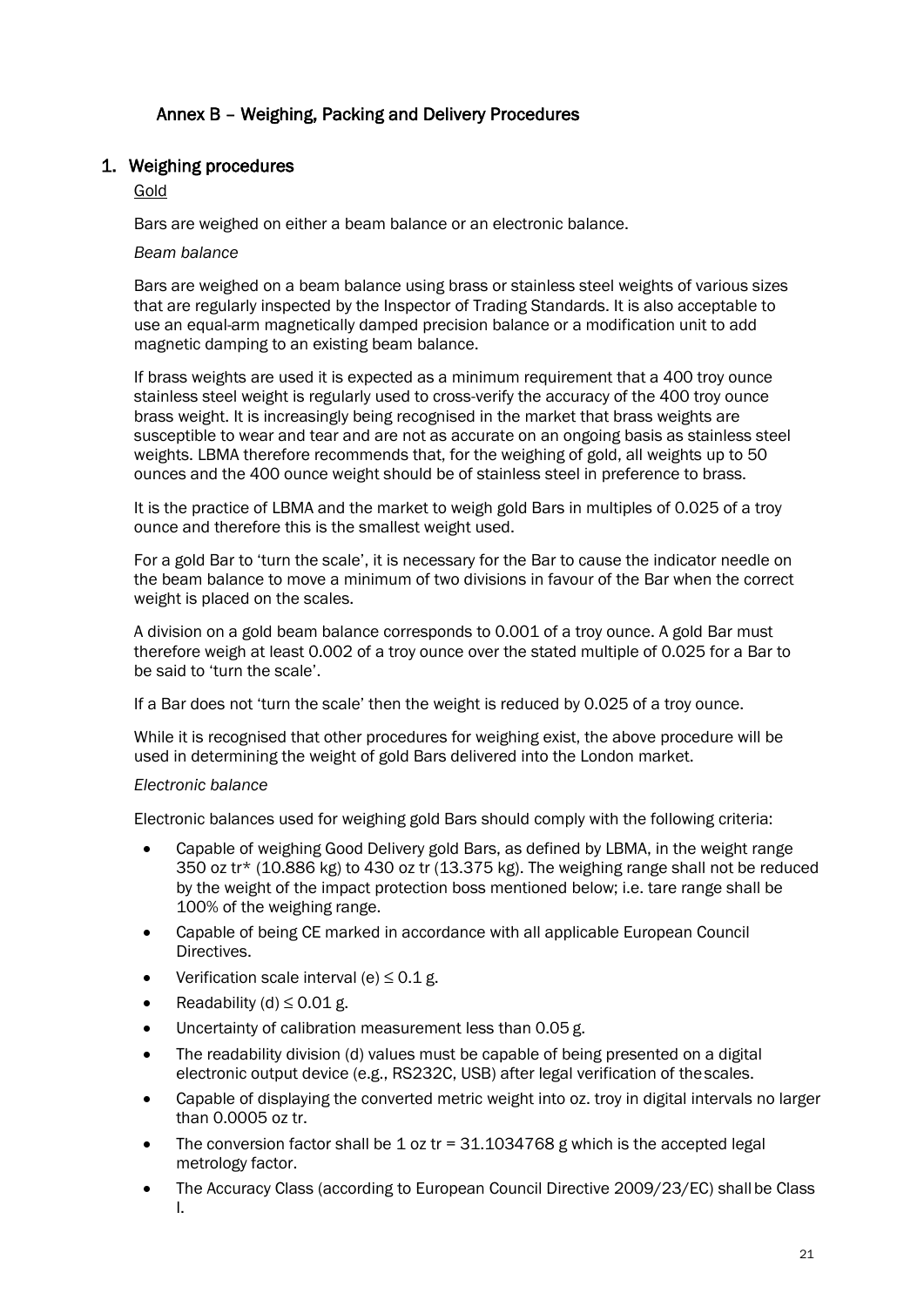- Capable of being adjusted and calibrated by users by the application of a 400 oz tr stainless steel Class F1 weight. The weight's value shall be able to be input digitally in kg.
- The scales shall have internal calibration masses to enable automatic or semi-automatic adjustments/calibrations.
- It shall be possible to adjust the notional value of the internal masses by input of the measured value in kg from a calibration certificate of stainless steel weight. The nominal value of the weight will be 400 oz tr.
- It shall be possible to switch off/on the automated function of the internal masses.
- The scales shall have a flat-topped impact protection boss, approximately 80mm in diameter, onto which gold Bars can be placed forweighing.
- The impact protection boss shall be the only part of the scales exposed to the live weighing activity.
- The scales' weighing parts shall be protected against the influences of drafts.
- Capable of verification at least within the range 15 to 25 degrees Centigrade.
- It shall be possible to separate the scale indicator/keyboard from the weighing platform so that vibrations are not transmitted to the platform when the keyboard is used.
- The scales shall be provided with an internal, legal-for-trade alibi memory for saving the weight (kg), date, time, serial or batch number and transaction number.
- Scales to be compliant with European standard EN 45501 and OIML International Recommendation R76.
- The scales' weighing mechanism shall be rugged and capable of withstanding weighing of multiple tons of Bars every working day.
- Average stabilisation time for each weighing 1.0 seconds.
- Average response time 1.5 seconds.
- Electrical power requirement shall be 230VAC or 115VAC +15%, -20%.
- Ingress Protection to IP20.
- Warm-up time after connection to power  $\leq 2$  hours.

\* oz tr is the legal metrology abbreviation for troy ounce.

#### Silver

Bars are weighed on an electronic balance.

#### *Electronic balance*

Electronic balances used for weighing silver Bars should comply with the following criteria:

- Capable of weighing silver from 500 ounces to 1,250 troy ounces.
- European Union Verification interval no greater than 0.1 troy ounce.
- Readability less than 0.1 troy ounce.
- Internal calibration weight which can be activated automatically or via keyboard calibration should be undertaken on a daily basis.
- Maximum eccentricity error not greater than 0.02 troy ounce.
- Maximum linearity deviation not greater than 0.02 troy ounce.
- Repeatability not greater than 0.02 troy ounce.
- Uncertainty of calibration measurement less than 0.05 troy ounce.
- capable of Weights and Measures Verification for weighing silver (i.e. a Class I orII balance/scale having a National or EU Type approval certificate).

An electronic balance should remain powered continuously. If for any reason the balance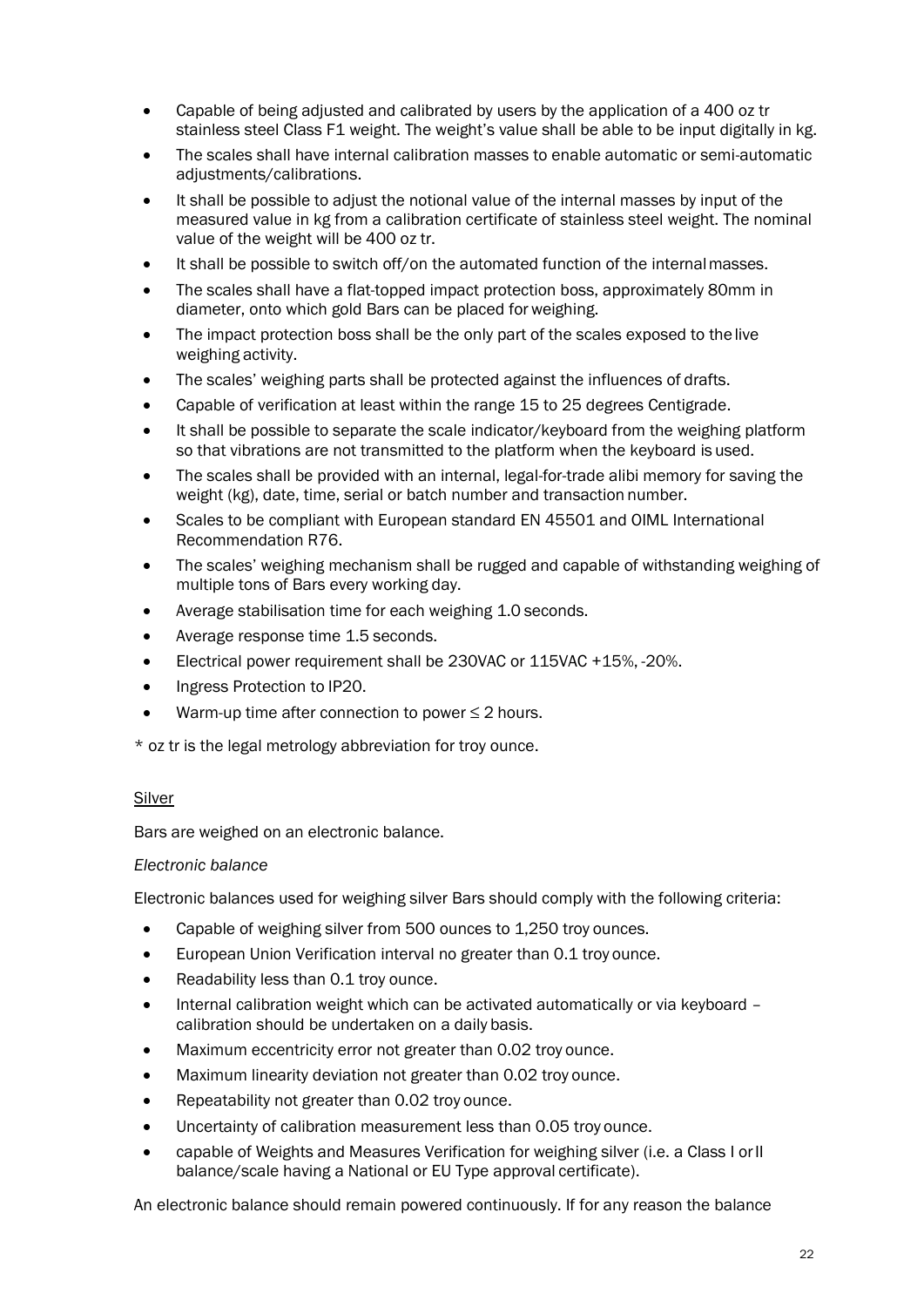has been disconnected from the mains or switched off, it should not be used until it has been powered for at least one hour.

Electronic balances used for weighing silver generally show the weight in troy ounces to two decimal places. Due to uncertainty in the second decimal digit, the recorded weight will be reduced to the next lower 0.1 troy ounce division if the second decimal is less than 5. On that basis, a Bar showing a weight of 1000.95 on the scale would be recorded as 1000.9 troy ounces) whereas a Bar showing as 1000.94 would be recorded as 1000.8. See Annex C for examples of how the London weight is determined.

#### 2. Delivery and Packing

Refiners must adhere to the following requirements for delivery and packing of standard gold and silver Bars destined for the London market:

A buyer or other party taking delivery of metal may not, in the absence of express contrary agreement with the party making the delivery, stipulate any particular brand when taking delivery.

If a tendered brand meets the specifications for Good Delivery but does not suit the requirements of the party looking to take delivery, then, in the absence of express contrary agreement with the party making delivery, the party looking to take delivery will be responsible for meeting the cost of melting and/or refining or swapping.

Bars not conforming to the technical specifications set out in these Rules may be sold or delivered on the market, but the party delivering such Bars will be responsible for meeting the cost of making them Good Delivery, if required.

All physical metal delivered into, or within, the London market should be packed in a safe manner on a suitable pallet, normally constructed of sturdy wood that is in a good, safe condition.

Such pallets should have the following dimensions, length 700mm, width 600mm, height 150mm and the wood should be at least 25mm ±3mm thick.

A gap of at least 100 mm is also required to allow standard forklift equipment to move the loaded pallet.

Each pallet should be capable of carrying one tonne (the recommended maximum per pallet) and the pallets should be capable of being stacked six pallets high when loaded.

All pallets should be heat treated, fumigated and carry a mark to prove this without which the pallets could be rejected by customs. Plastic pallets and pallets constructed from dry, brittle or poor-quality timber are not considered suitable.

Bars should be adequately strapped so that if being moved and brought to a sudden halt or subjected to a sudden change of direction the Bars will not topple with the forward or sideways generated momentum. It is preferable that the Bars are protected with bubble wrap, corrugated cardboard or similar material, to prevent Bars rubbing together when in transit. It is not necessary to wrap Bars individually.

Silver Bars should be stacked one tonne per pallet on either a London size pallet (dimensions noted above) or an official euro pallet. If the source needs the silver sealed for security reasons then the foldable sleeve over a pallet should be used, which is widely available. The advantages of this are that the euro pallets can be passed on to other sources saving disposal costs, the London sized pallets could potentially be re-used, and the foldable boxes would reduce disposal space/cost.

Gold Bars should, if packed individually or two Bars to a box, be packed in sealed wooden boxes and larger quantities of gold should be packed in larger wooden boxes or place a wooden sleeve over pallet. Again, the advantages would be that wood is easier to recycle and the wooden sleeve could be re-used or folded down reducing disposal costs.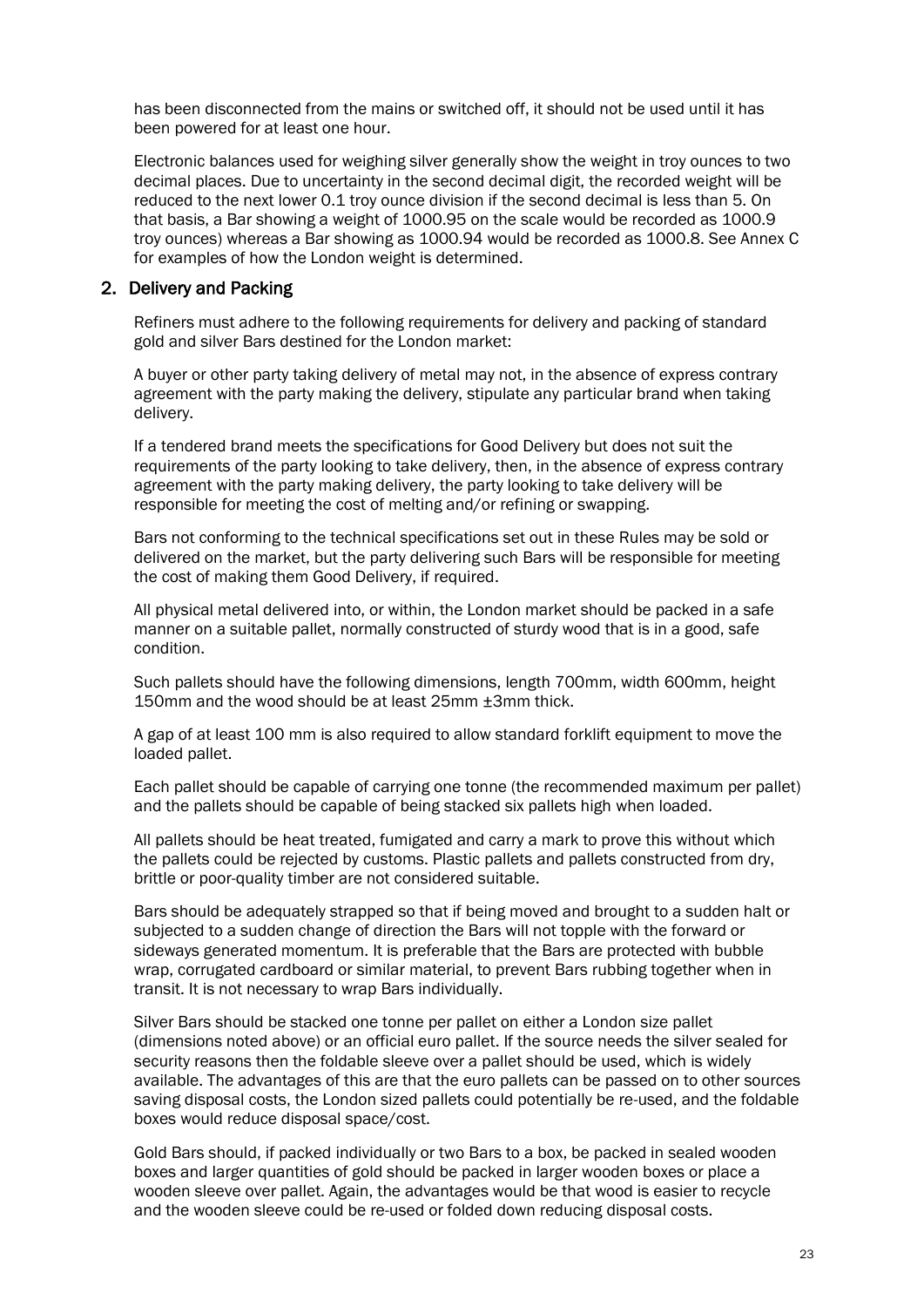Gold moving within the London market should be moved on one tonne pallets, or as close to as possible.

*NB*: If packing arrangements have been agreed that differ to the above, with the receiving Vault then the Refiner should liaise with that Vault and continue with the arrangement in wooden, plastic or fibre boxes and strapped to a pallet whilst in transit.

Each box should have a unique reference number. Alternatively, gold Bars may be packed, maximum 40 Bars (approximately 500 kilos) on a pallet having been placed in a wooden plastic box (sometimes referred to as a "tote"). The box should be nailed to the base of the pallet with the lid having holes to accommodate metal pull-tight seals at each corner to seal the box. Suitable metal or nylon banding should be used to band the box itself.

With silver, no more than 20 tonnes should be loaded in any single container.

In all cases, the packing of Bars should be kept to a sensible minimum in order to prevent time-consuming unpacking of deliveries.

Bars should be packed in the order in which they appear on the relevant weight list. Weight lists (in the approved format described in Annex C) must be machine readable (e.g. in the form of an Excel or a .csv file). Weight lists should be dated and indicate whether the metal has been weighed by an Approved Weigher. A copy of the weight list should be attached to the Bars. The inclusion of such a list should be taken as confirmation that the Bars have been weighed in accordance with the London Weighing Procedures.

If the Bars have not been weighed by an Approved Weigher, the party taking delivery may charge the party delivering the Bars for weighing at a rate to be mutually agreed.

A Vault manager shall have the absolute right to decide who is permitted access to its premises to collect or deliver bullion Bars. A party arranging to deliver or collect Bars from a Vault should advise the Vault manager of the vehicle registration and driver's identity. The party giving up control of the Bars shall be entitled to a receipt in respect thereof in the absence of express written agreement to the contrary. If the above criteria are not met, the Vault manager shall be entitled to reject or refuse delivery, any costs associated therewith being for the other party's account.

#### 3. LBMA Approved Weighers

If a weighing dispute should arise, LBMA will appoint an Approved Weigher not associated with the dispute to act as an umpire and express a non-binding view as to who is responsible for any weight difference.

#### 4. Further Information

Any questions or requests for further information about the weighing, packing and delivery procedures for gold and silver Bars should be addressed to the GDL Team.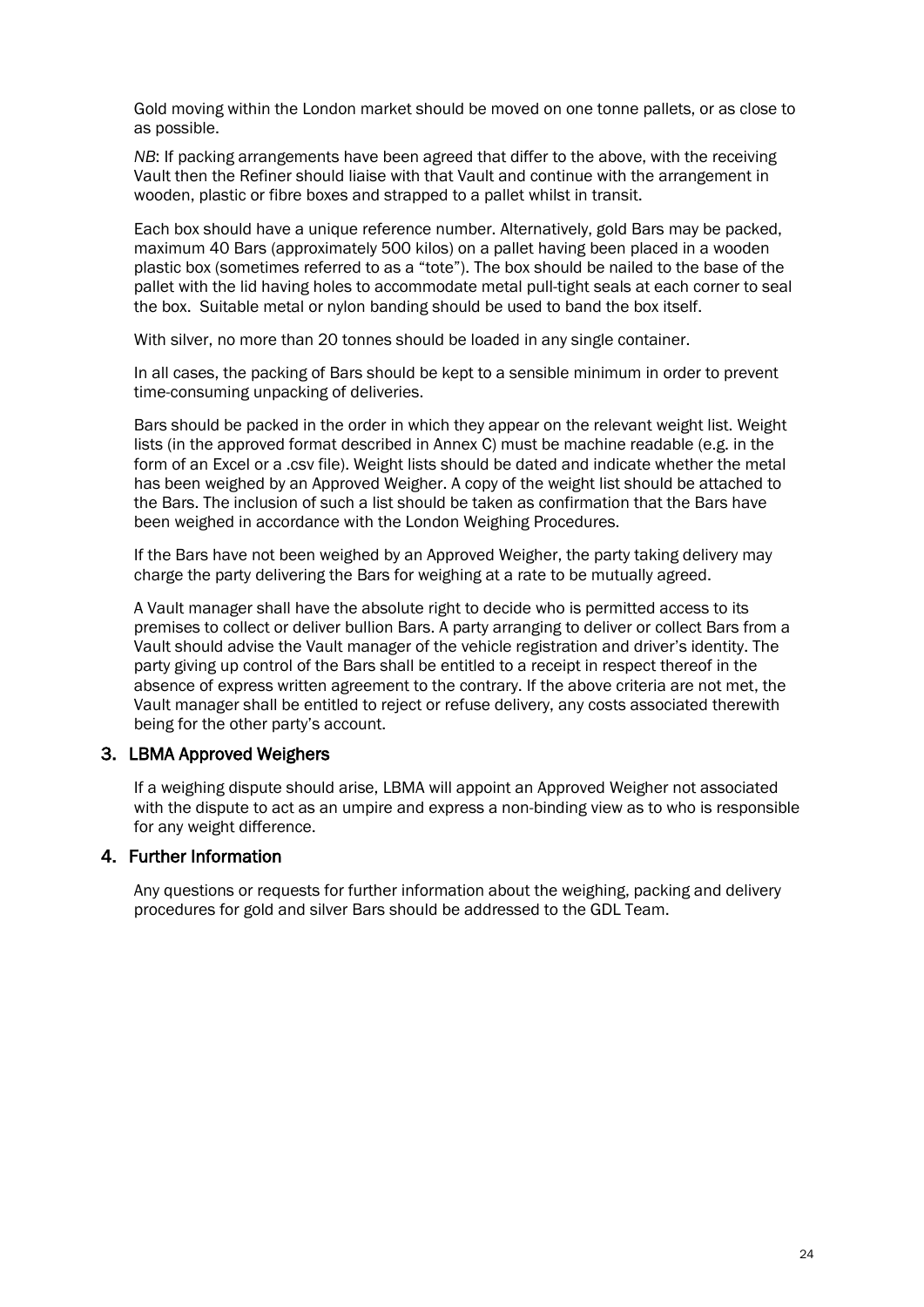## <span id="page-24-0"></span>Annex C – Weight lists

This Annex shows the form of weight lists that should accompany shipments of Bars to Vaults. The form of listing used for Bars which are being submitted as part of an application for GD accreditation differs from that used for commercial shipments as shown below. Weight lists accompanying Bars (whether for commercial shipments or for Bars submitted by applicants) must be provided in a machine-readable electronic form, such as an Excel or .csv file.

It is important that weight lists show the correct number of decimal places for the weights and assays.

#### 1. Commercial weight lists

Gold

| Serial<br>number | Brand<br>code | Gross weight<br>(troy ounces) | Assay | Fine weight<br>(troy ounces) |
|------------------|---------------|-------------------------------|-------|------------------------------|
| 123456           | XY7           | 401.125                       | 995.8 | 399.440                      |
| Silver           |               |                               |       |                              |
| Serial<br>number | Brand<br>code | Gross weight<br>(troy ounces) | Assay |                              |
| 234567           | XY7           | 1164.9                        | 999.0 |                              |

Notes applying to both gold and silver:

• In cases where the Refiner weighs in kilograms, the weight list must show how the troy ounce equivalents are calculated using the method of conversion to gross and fine troy ounces shown overleaf. This uses the standard LBMA conversion factor of:

*1 troy ounce = 0.0311034768 kg.*

• In the case of commercial shipments of silver Bars, the fineness marked on the Bar and shown on the weight list should be in the same format (for example, whether 999.0,999 or 999.9).

If the weight is measured in troy ounces, it is not necessary to show the kilogram equivalent. The spreadsheet for making these conversions can be found in the GD Section of the LBMA website.

#### 2. Vault Weights versus Refiner Weights

The algorithms shown on the following pages show how to convert metric to troy ounce weights and also how a troy ounce dead-weight should be converted to a final London weight. However, in cases where the Refiner's weight differs from that determined by the Vault, the latter will be used for recording the troy ounce weight of the Bar.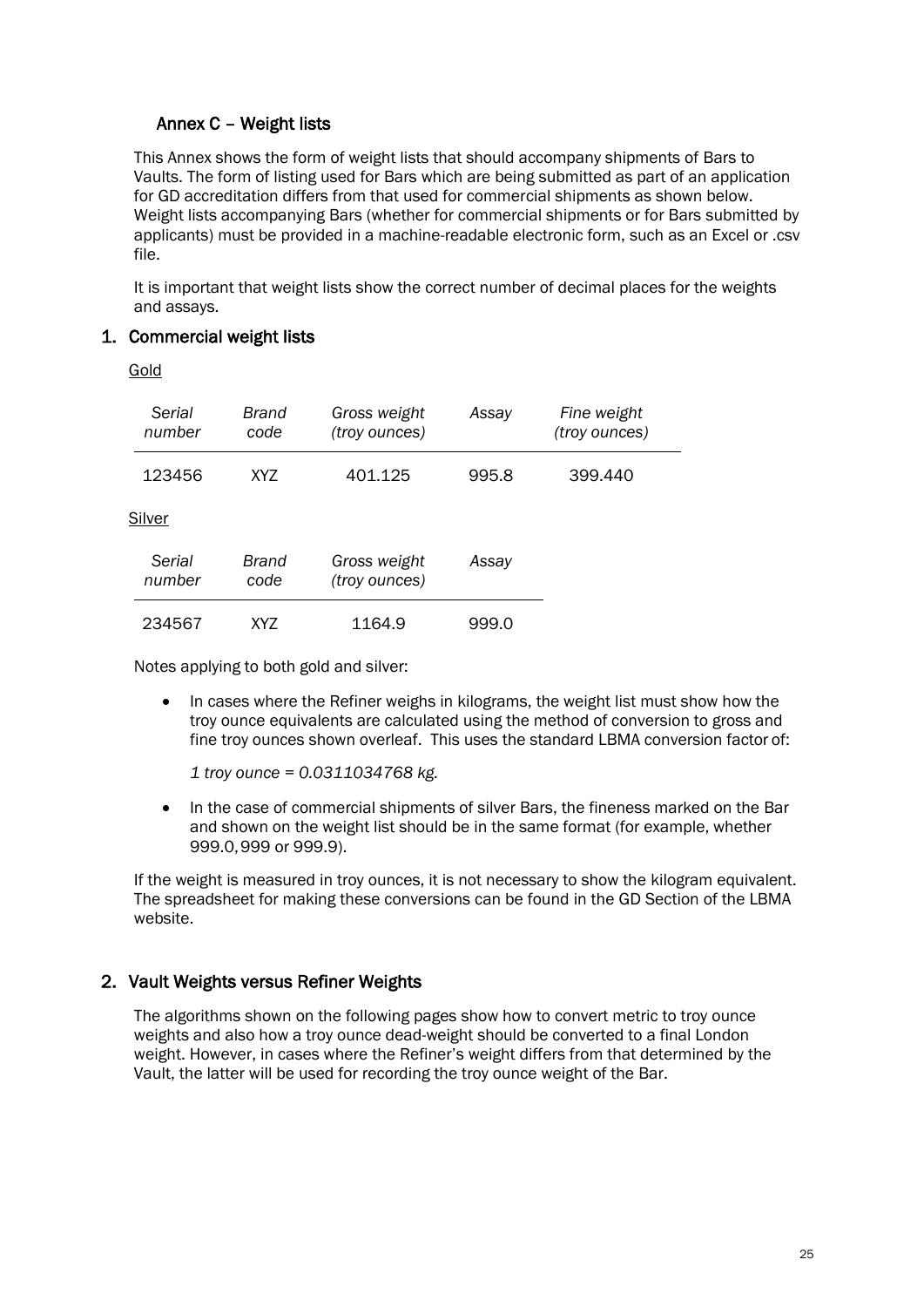## Annex C (continued) – Sample Weight Lists and Conversions to Troy Ounces

The following tables show how to calculate the gross troy ounce (GTO) weight based on a metric weight and in the case of gold, also the rounded fine troy ounce (FTO).

The table below also shows how to convert an electronic troy ounce deadweight (e.g. in column (3)) to London GTO and FTO weights.

| <b>Brand</b> | Bar<br>No. | Col(1) | Col(2)                       | Col(3)                          | Col(4)                                    | Col(5)             | Col(6)                  | <b>GTO</b><br>Col(7)            | Col(8) | Col(9)                                      | Col(10)                               | Col(11)                                                    | <b>FTO</b><br>Col(12)  |                                                                                                                                                      |
|--------------|------------|--------|------------------------------|---------------------------------|-------------------------------------------|--------------------|-------------------------|---------------------------------|--------|---------------------------------------------|---------------------------------------|------------------------------------------------------------|------------------------|------------------------------------------------------------------------------------------------------------------------------------------------------|
|              |            | Metric | Initial<br>Weight Conversion | Col(2)<br>truncated<br>to 0.001 | Col (3)-0.002<br>for turning<br>the scale | Col $(4)$<br>0.025 | Col(5)<br>truncated     | Col(4)<br>truncated<br>to 0.025 | Assay  | $Col(7)*Col(8)$<br>Unrounded<br>fine weight | Col (9)<br>Truncated to 3<br>decimals | $Col(9)$ -col $(10)$<br>$*1,000,000$<br>Rounding<br>factor | Rounded<br>Fine Weight | Notes                                                                                                                                                |
|              |            | kg     | tr oz                        | tr oz                           | tr oz                                     |                    | 0.025 tr oz 0.025 tr oz | tr oz                           |        | tr oz                                       | tr oz                                 |                                                            | tr oz                  |                                                                                                                                                      |
| XYZ          |            |        | 12.4360 399.8267             | 399.826                         | 399.824                                   | 15992.96           | 15992                   | 399,800                         | 0.9958 | 398.120840                                  | 398.120                               | 840                                                        | 398.120                | The initial conversion is truncated to<br>399.826 so deducting 0.002 gives a<br>value of 399.824 in col (4) so the Bar<br>is marked down to 399,800. |
| <b>XYZ</b>   | 2          |        | 12.4423 400.0292             | 400.029                         | 400.027                                   | 16001.08           | 16001                   | 400.025                         | 0.9958 | 398.344895                                  | 398.344                               | 895                                                        | 398.344                | The figure in col(9) is not rounded up to<br>398.345 as the rounding factor <900                                                                     |
| <b>XYZ</b>   | 3          |        | 12.4345 399.7786             | 399,778                         | 399,776                                   | 15991.04           | 15991                   | 399.775                         | 0.9958 | 398.095945                                  | 398.095                               | 945                                                        | 398,096                | The figure in col(9) is rounded up to<br>398.096 because the rounding factor<br>is >900                                                              |

Gold

## Notes:

- If the weight is initially measured in troy ounces, it is not necessary to show columns (1) and (2). A deadweight in troy ounces to three decimal places could be placed in column (3).
- When the original weight is measured in kilograms, the figure in column (2) is calculated by dividing the kilogram weight in column (1) by the conversion factor 1 troy ounce = 0.0311034768 kg.
- The figure in column (3) is derived from column (2) by truncating to the nearest 0.001 troy ounce.
- The figure in column (4) is derived by subtracting 0.002 troy ounces from the figure in column (3). See Annex C on weighing procedures.
- The figure in column (6) is derived by truncating the figure in column (5) down to the nearest 0.025 troyounces.
- The figure in column (7) is derived by multiplying the figure in column (6) by 0.025. It is thus gives the London gross troy ounce (GTO) weight of the Bar.
- The unrounded fine weight in column (9) is calculated as the product of columns (7) and (8). The assay in column (8) must be shown to 4 decimal places.
- If the rounding factor shown in column (11) is 900 or more, the truncated fine weight shown in column (10) is increased by 0.001 to give the rounded fine troy ounce (FTO) weight in column (12). The factor in column (11) is derived from the 4<sup>th</sup>, 5<sup>th</sup> and 6<sup>th</sup> decimal digits of the figure in column (9).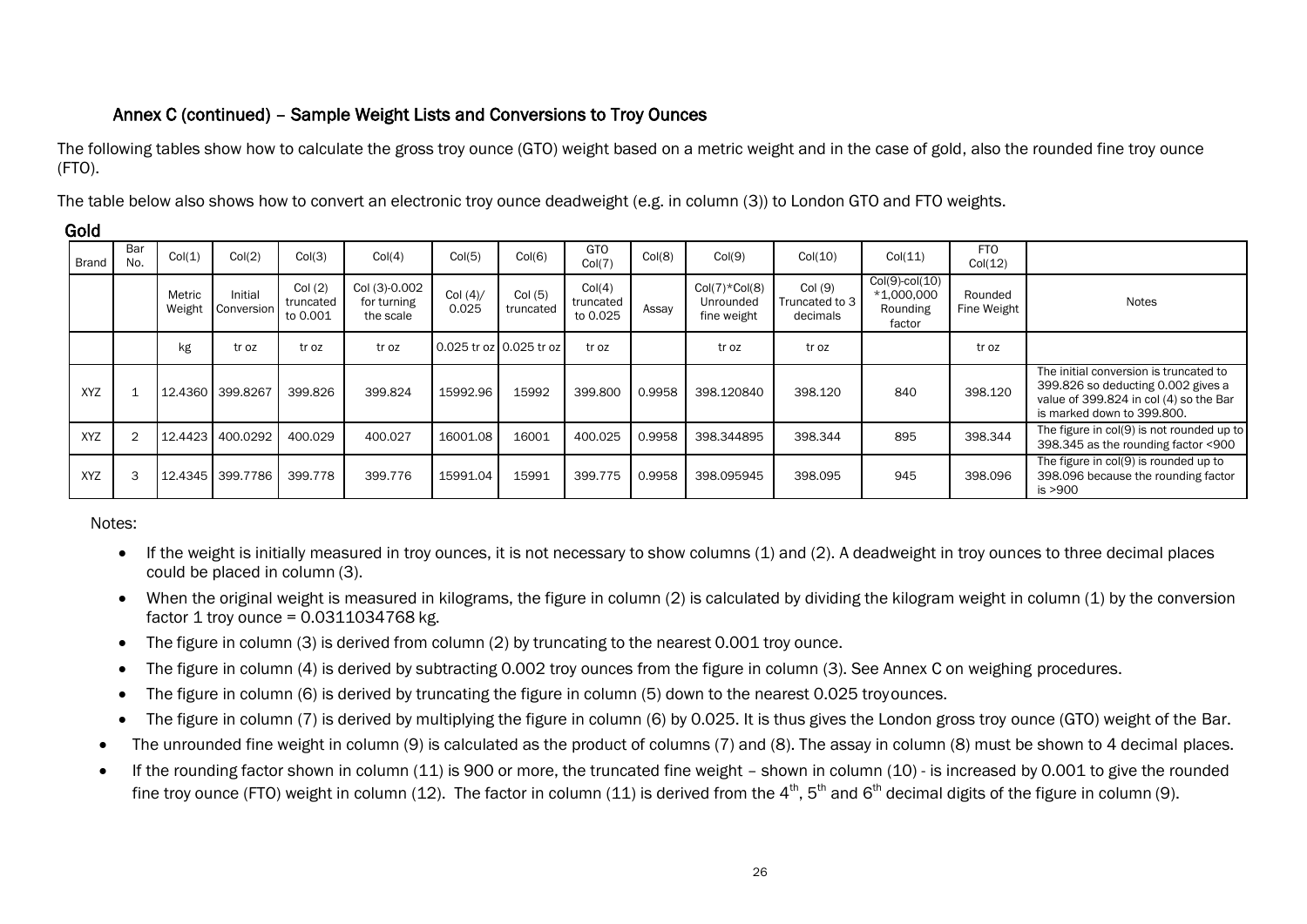*Silver*

|              |                | Col(1)  | Col(2)                | Col(3)                               | Col(4)                                | Col(5)                                                | Col(6)                                                                                                                |                                                                                                                                          |  |
|--------------|----------------|---------|-----------------------|--------------------------------------|---------------------------------------|-------------------------------------------------------|-----------------------------------------------------------------------------------------------------------------------|------------------------------------------------------------------------------------------------------------------------------------------|--|
| <b>Brand</b> | Bar No.        | Metric  | Initial<br>Conversion | Col(2)<br>rounded to<br>nearest 0.01 | Col(3)<br>truncated to<br>nearest 0.1 | $(Col(3)$ -<br>$Col(4))^*100$<br>(Rounding<br>factor) | Gross troy<br>ounce (GTO)<br>weight                                                                                   | Notes                                                                                                                                    |  |
|              |                | kg      | troy ounce            | troy ounce                           | troy ounce                            | 0.01 tr oz                                            | troy ounce                                                                                                            |                                                                                                                                          |  |
| <b>XYZ</b>   |                | 33.1159 | 1064.70091            | 1064.70                              | 1064.7                                | 0                                                     | 1064.6                                                                                                                | Gross Weight is truncated down to 1064.6                                                                                                 |  |
| <b>XYZ</b>   | $\overline{2}$ | 33.1161 | 1064.70734            | 1064.71                              | 1064.7                                |                                                       | 1064.6                                                                                                                | Although the initial rounding up gives 1064.71, the Gross Weight is<br>reduced by 0.1 to 1064.6 because the rounding factor<5            |  |
| <b>XYZ</b>   | 3              | 33.1172 | 1064.74270            | 1064.74                              | 1064.7                                | 4                                                     | The initial rounding gives 1064.74, and the Gross Weight is reduced by<br>1064.6<br>0.1 because the rounding factor<5 |                                                                                                                                          |  |
| <b>XYZ</b>   | 4              | 33.1173 | 1064.74592            | 1064.75                              | 1064.7                                | 5                                                     | 1064.7                                                                                                                | The initial conversion to 1064.74592 is rounded up to 1064.75 and<br>the Bar is not marked down to 1064.6 as the rounding factor $>=$ 5. |  |

The table above shows how to convert an exact weight of a silver Bar in kilograms to gross troy ounces. It also shows how an electronic balance deadweight in troy ounces (in column 3) would be converted to a London GTO weight.

#### Notes:

- If the weight is measured in troy ounces, it is not necessary to show the kilogram equivalent.
- When the original weight is measured in kilograms, the figure in column (2) is calculated by dividing the kilogram weight by the conversion factor 1 troy ounce = 0.0311034768 kilograms.
- The figure in column (3) is derived from column (2) by rounding it to the nearest 0.01 troy ounce using the normal rule of rounding up if the third decimal before any rounding is 5 or greater.
- The figure in column (4) is derived by truncating the figure in column (3) to the nearest 0.01 troy ounce.
- The figure in column (5) is the difference between the figures in columns (3) and (4) multiplied by 100.
- The rounding factor shown in column (5) is used to determine if the figure in column (4) should be reduced by 0.1, namely if the rounding factor is less than 5.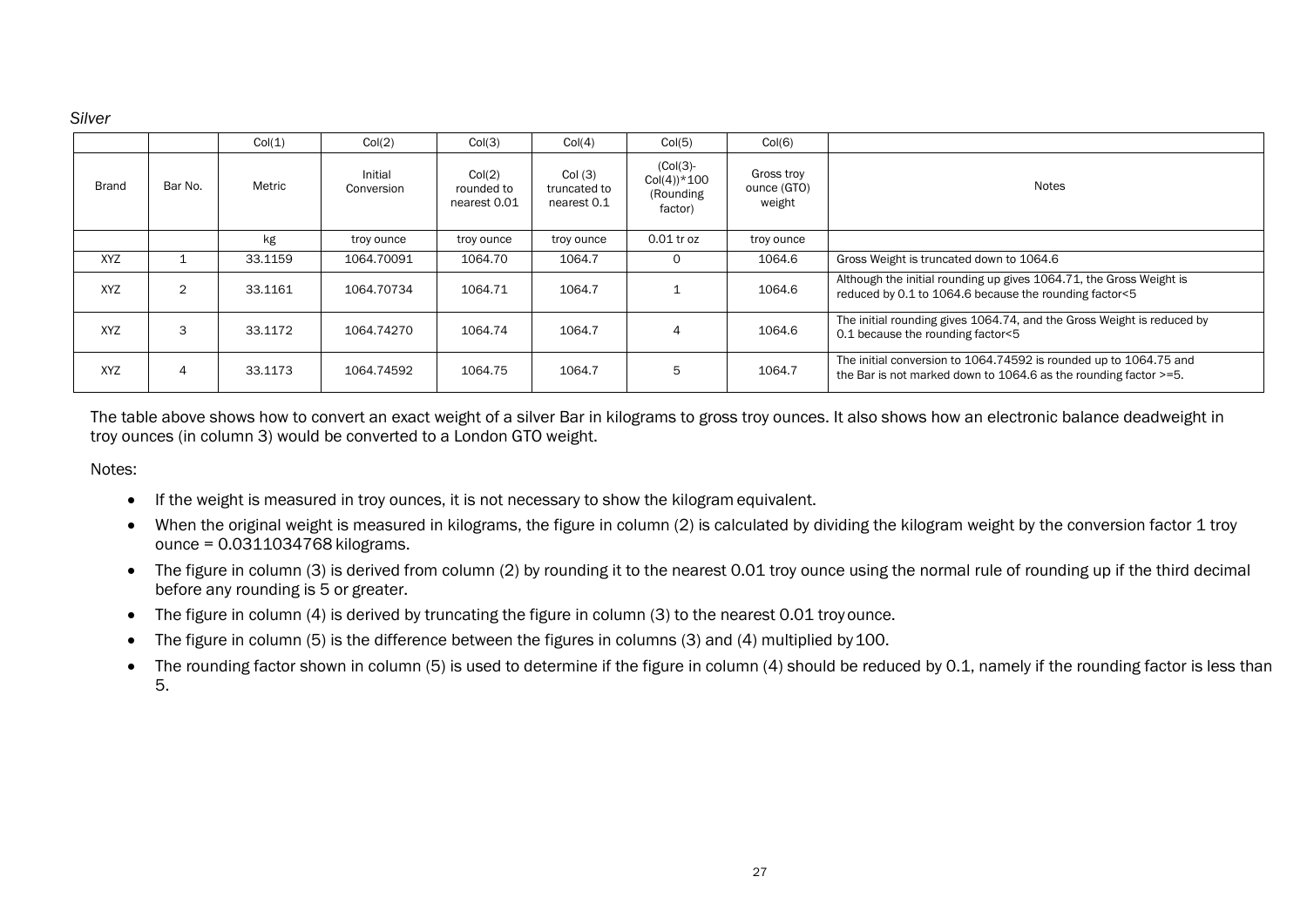## <span id="page-27-0"></span>Annex D – Proactive Monitoring – Procedures and Criteria

The system of monitoring is designed mainly to provide reassurance to purchasers about the quality they can expect from GD Bars.

The main method of monitoring requires the Refiner to submit a dip sample from a commercial melt for check-assaying by two of the Referees. The dip sampling and Bar casting operation must be witnessed by a Supervisor. An alternative way of monitoring the assaying ability of "four-nines" gold Refiners is described in Section 4 of this annex. All Refiners (including Referees) will be monitored once every three years.

Evidence of GD Bar casting must be witnessed by the Supervisor. Exceptions to this requirement will include Refiners regularly supplying GD Bars to the London Bullion Market or other such recognised physical market, evidence of which must be submitted.

#### 1. Notice to Refiners about monitoring

The LBMA Good Delivery List Officer will send a letter to the LBMA contact at the Refiner concerned (with a copy via email) informing them that proactive monitoring of its gold and/or silver production is to take place within a period of one month. LBMA is willing to be flexible on the time allowed for arranging the monitoring operation, if for example this is affected by holiday periods or other enforced shutdowns.

## 2. Dip sampling

#### 2.1 Appointment of Supervisor

A Refiner being monitored by the dip sampling method should, in the first place, appoint a Supervisor to witness and report to LBMA about the sampling operation. The list includes the internationally recognised assaying and inspection companies which are within LBMA membership. These companies have local representatives or laboratories around the world.

The costs and expenses of the Supervisor must be paid by the Refiner. The Supervisor will charge a fixed fee (see LBMA website for all fees) for each dip sampling operation witnessed, unless specifically agreed otherwise, plus travelling and subsistence expenses incurred by the Supervisor's representative. Thus, the expenses chargeable by the Supervisor will depend on the locations of their representative offices relative to that of the Refiner.

## 2.2 Witnessing of dip sample

The melt from which the dip sample is taken should have a fineness in the range of 999 or above for silver and between 995.0 and a maximum of 999.0 for gold.

The sample should be taken from a normal production melt and the operations leading up to the taking of the sample must be witnessed by the Supervisor. The Refiner should be confident about what the melt contains and that it is homogeneous before taking the dip sample. The dip sample should be taken at the final stage of production, that is, just before casting.

The purpose of taking the dip sample is to provide sufficient homogeneous material to provide the samples to be assayed by the Refiner and the Referees, together with enough spare samples in case of various eventualities (such as a sample being lost in the post).

The actual method of taking and casting the dip sample can be either of the following.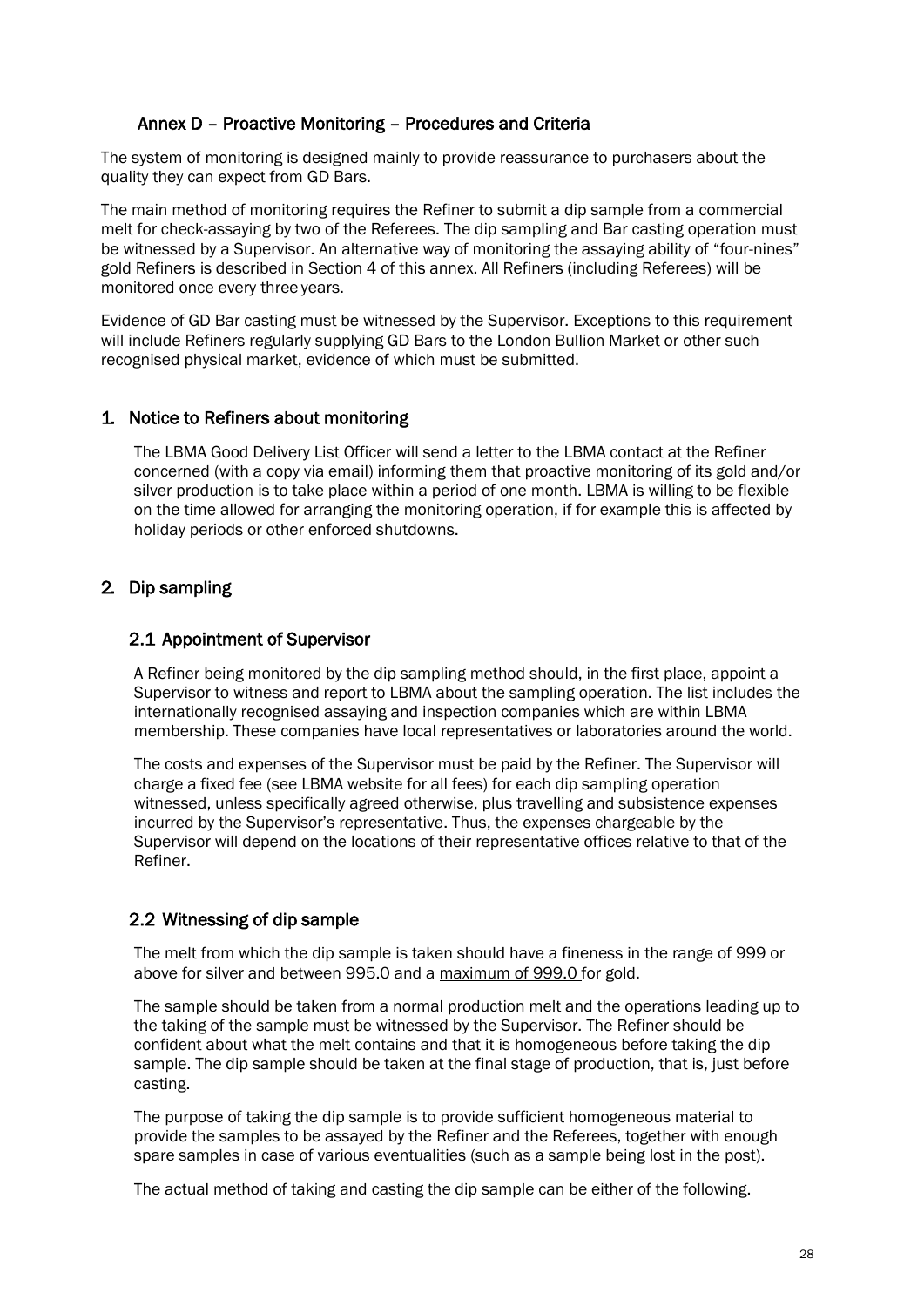- (1) The Refiner may use a standard LBMA mould (which will be brought to the Refiner by the Supervisor). This consists of a two-part cast iron mould which produces a casting with dimensions of
	- for silver: 60 mm in width, 6 mm in thickness and 100 mm in height;
	- for gold: 60 mm in width, 6 mm in thickness and 50 mm in height.

The Refiner should have a guillotine or shear available which can be used to crop 5 mm from each edge. In the case of silver, the cropped casting should then be cut into 8 pieces of approximately 25 x 22.5 mm each (giving a sample weight of around 35 grams). In the case of gold, the guillotine should be used to cut off eight samples of approximately 10 grams each.

(2) The Refiner can use its normal method of dip sampling, provided that this will produce the necessary samples for fire assay (in the case of gold) and, in the case of silver, for spectrographic analysis, including by spark OES which requires a plate type sample of dimensions approximately 25 x 25 mm).

The Supervisor will report to LBMA using a standardised format including information on:

- the use to which the refined metal will be put,
- the raw materials used,
- the processes leading up to the sample being taken,
- the method of dip sampling employed and,
- in the case of Bars which are to be numbered, the numbers of the Bars produced.

#### 2.3 Treatment of the dip samples

Two of the eight samples will be sealed and sent by the Supervisor to LBMA. One will be left with the Refiner for assaying and five will be sealed by the Supervisor and left with the Refiner as reserves.

#### *Refiner assay*

The sample left with the Refiner by the Supervisor should be assayed by corrected fire assay or appropriate spectrographic technique in the case of gold and by an appropriate spectrographic method of analysis in the case of silver. The number of individual fire assay trials to be carried out is not specified by LBMA but is instead left to the Refiner, according to its normal practice. For gold fire assays, the report should include the individual trial results expressed to five significant figures of fineness and the mean of the trial results, also to five figures. The assay results should be presented in an Excel or .csv file and submitted by email to the GDL Team within four working days after the dip sampling.

The method of assaying must be stated in the report (including the type of spectrographic testing used for silver). In the case of the assaying of silver by spectrographic methods, oxygen and nitrogen should be ignored when deducting the sum of the impurities from 1000 (in other words, these gases should be treated as silver).

When determining the assay of dip samples using spectrographic methods, the applicant is responsible for identifying all impurity elements contained therein which will determine the final assay. LBMA does not prescribe detailed procedures or criteria for assaying by means of spectrographic methods but Annex I lists the elements that Referees will typically determine.

The report on a silver dip sample should include the elemental analysis using the LBMA template which will be provided, as well as the silver assay obtained by difference for all trials.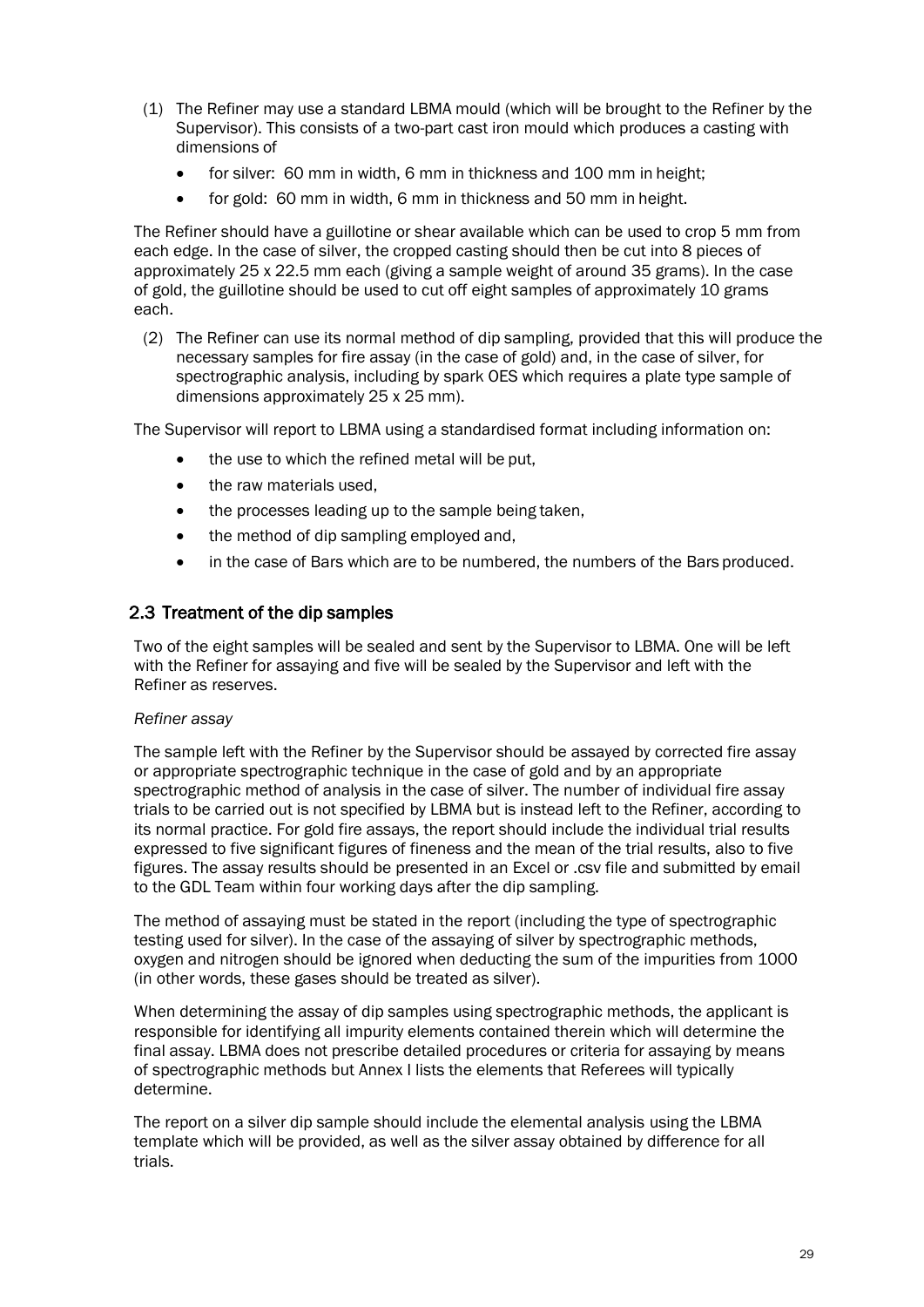The LBMA Executive Committee will treat the information provided by the Refiner in strict confidence. In particular, no information which could be used to identify the Refiner will be provided to the Referee(s) that will assay the dip sample. However, at the conclusion of the Proactive Monitoring the assays of the Refiner and Referee will be sent (anonymously via the Executive) to each other.

#### *Referee assay*

On receipt of the two samples by LBMA, both samples will be sent, according to a rota, to two of Referees who will be asked to assay the sample they receive to five significant figures. It should be noted that the Referees will not be aware of the identity of the Refiner that provided the samples. For gold, the Referee will carry out at least 6 trials by means of corrected fire assay and will include the results in the report sent to LBMA. In the case of silver, the Referee will normally use one or other spectrographic analysis method and determine the silver assay by difference (with dissolved gases such as oxygen counting as silver). The Referee will provide to LBMA the elemental analysis of the dip sample as well as the silver assay obtained by difference.

If the assays of the Refiner and Referees fail to agree within the tolerances described below, the Refiner will also be asked to unseal one of the spare samples, carry out an assay on it and submit a new assay report to LBMA within five working days.

The Referees are all Refiners of both gold and silver, who have previously demonstrated to LBMA's satisfaction a very high level of accuracy in the assaying of gold and silver. They also manufactured sets of reference samples which are free from detectable inhomogeneity and whose assay values were established to high levels of accuracy by means of an extensive programme of cross-checking.

## 2.4 "Four-nines" gold Refiners

LBMA considers that all Refiners on the Good Delivery Gold List must be able to assay across the full range of Good Delivery alloys (namely a fineness range from 995.0 to 999.9) most of which can only be accurately assayed using the method of corrected fire assay. At the top end of this range, on the other hand, spectrographic methods can provide assays of the necessary precision and accuracy. In that these high-gold alloys can be thus assayed without requiring the use of fire assaying, they cannot be used to demonstrate that the Refiner is able to assay over the full range of Good Delivery alloys. For Refiners where the production technology (as well as the products marketed) only involve gold of fineness 999.9 and above, it is recognised that it would be disruptive and onerous for them to have to produce a special low gold content alloy for the purposes of LBMA monitoring. A Refiner which, for the reasons described above, is unable to provide a gold dip sample with a fineness of less than 999.0, may instead opt to have an alternative form of monitoring, whereby LBMA will send it a set of six approximately 5-gram reference samples for the Refiner to assay using the corrected fire assay method. On receipt of the samples, the Refiner must submit to LBMA within six working days a report showing the mean assay of each sample to five significant figures.

## 2.5 Assessment criteria and further testing

The Refiner's mean assay value (in the case of dip samples) and detailed trial results (in the case of the four-nines gold procedure) will be assessed by the LBMA Executive Committee as described below. In cases where the Refiner is deemed to have failed, the mean assays and the standard deviations of the assay results may be viewed, anonymously, by the Referees and/or a technical consultant engaged by LBMA.

The criteria are shown below. The tolerances on assaying shown here are expressed in terms of fineness (parts per thousand). Thus, for instance, ±0.10 for an assay of, say, 998.55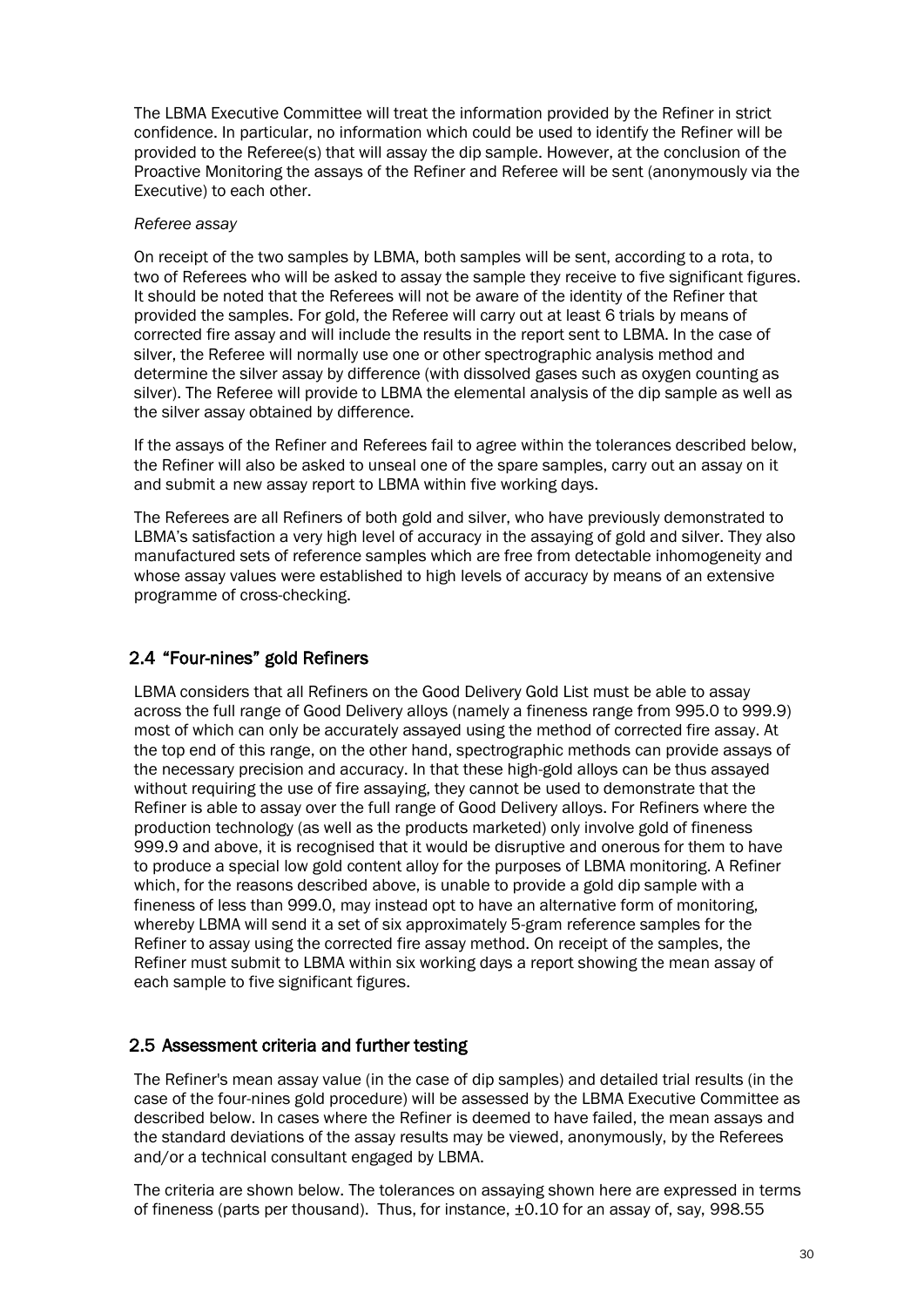means a range of fineness from 998.45 to 998.65.

#### *Consideration of assays from first dip samples*

The Refiner's and Referee's assay results on the two dip samples provided by the Refiner will be assessed as follows:

Full pass – In the case of gold, agreement between the Referee's and Refiner's assays within  $\pm 0.15$  will be regarded as a full pass with no further testing being required. In the case of silver, different criteria apply depending on whether the sample's fineness (as assayed by the Referee) is above or below 999.5.

Above 999.5 agreement within ±0.05 will be regarded as a full pass, while below 999.5 agreement within ±0.15 will be regarded as a full pass.

Borderline failure – i.e., agreement in the range ±0.16-0.25 (or for silver samples of fineness of 999.5 and above, agreement in the range ±0.06-0.15). This will require that the Refiner be asked to assay one of the spare samples which have been sealed and left at the Refiner by the Supervisor. On receiving the assay results from the Refiner, the LBMA Executive Committee will compare all of the results once again and, if necessary, taking technical advice, decide on whether the results are acceptable. If they are not, the Refiner will be asked to arrange for a new dip sample to be witnessed within one month and provide a further two samples for testing by the Referees.

Fail – i.e. a divergence of >0.25 (or for silver samples of fineness of 999.5 and over, a divergence of >0.15). In this case, the Refiner would be required to provide a further two samples from a new witnessed dip sample within one month.

#### *Cases where a second dip sampling operation is required*

In general, two different Referees will assay the second pair of samples compared to those that assayed the first samples. LBMA will assess the results based on the criteria described above but taking into account all the assay results provided by the Refiner and the Referees. If necessary, after taking advice from a technical consultant, LBMA will then decide on one of the following courses of action.

- The Refiner will be informed that it has passed the monitoring test.
- The Refiner will be asked to assay a set of LBMA reference samples (under similar conditions as for a new applicant for Good Delivery accreditation).

In the latter case, LBMA will assess the assay report subsequently provided by the Refiner and decide whether:

- The Refiner has satisfied the criteria and will therefore be informed that it has succeeded in passing the monitoring test; or
- The Refiner will be required to undergo a full re-application for Good Delivery accreditation.

In the latter case, except in cases of gross failure, the Refiner will normally continue to be listed until the results of the re-application are available.

#### *Criteria for assays provided by "four-nines" gold Refiners*

In the case of the "four-Nines" gold Refiners which opt to be monitored by means of assaying a set of six LBMA reference samples, the criteria for passing the test are the same as those applicable in the case of new applicants for listing, except for the allowed divergences.

- Assays of 999.5 and above should agree to ±0.05; for example, the Refiner's assay on a sample assaying 999.84 according to the Referee would have to fall within the range 999.79 to 999.89;
- Assays below 999.5 should agree within  $\pm 0.15$  provided that no significant bias is apparent; for example, the Refiner's assay on a sample assaying 996.73 according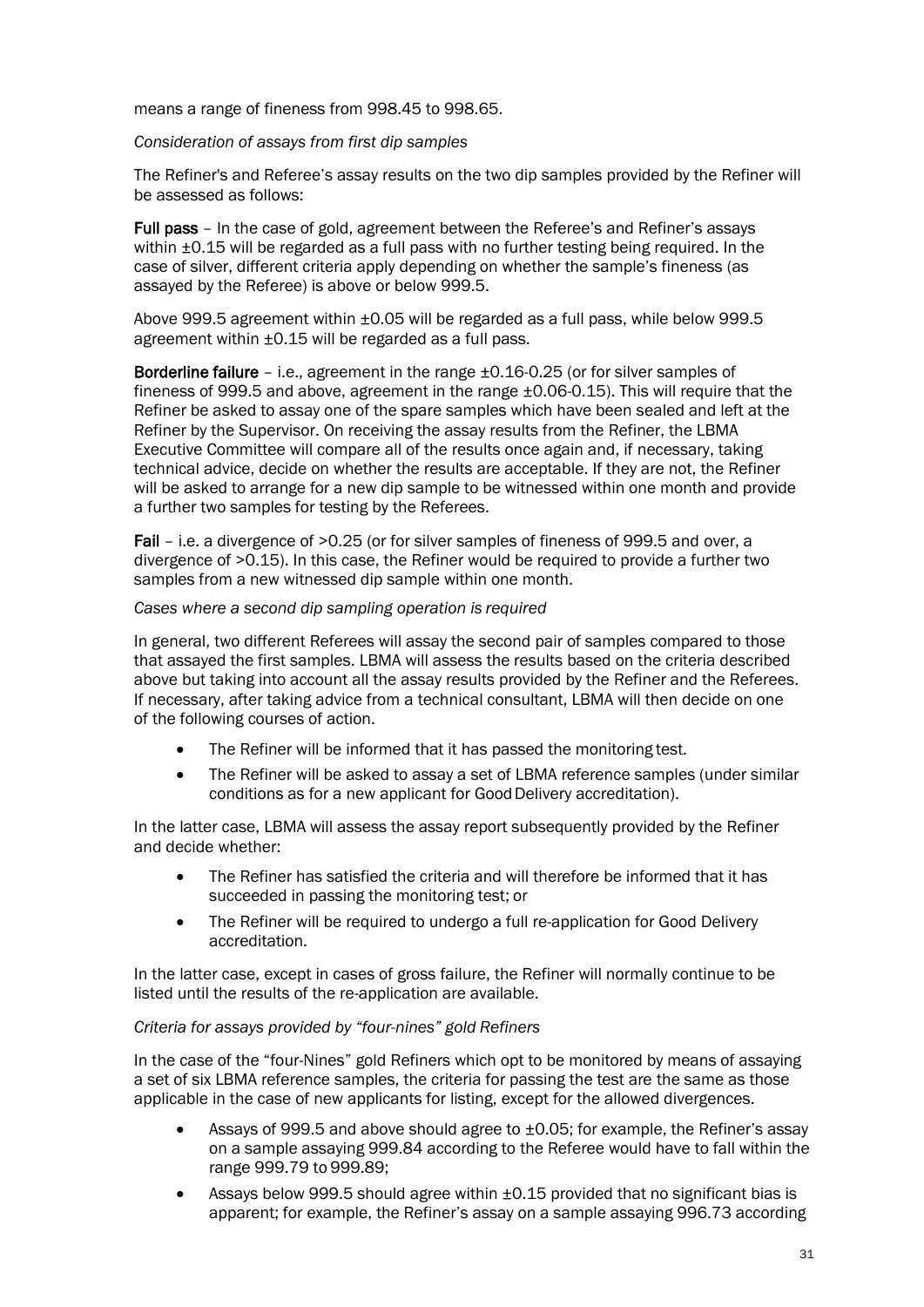to the Referee would have to fall within the range 996.58 to 996.88.

However, it will be deemed acceptable if there is not more than one divergence provided that this is not greater than ±0.25.

### 2.6 Conclusion of monitoring

The GDL Team will inform the Refiner of the outcome of the assay comparisons as soon as they have been reviewed by the Chief Technical Officer. A table showing the comparison of the anonymised mean assay values will be provided to the Refiner and the Referees which participated. LBMA will provide the Refiner with a certificate confirming the success of the PAM process.

#### 2.7 Provision of comparisons of assay results

For silver dip samples, the LBMA Executive Committee will provide guidance to the Refiner about the differences between its analysis and that of the Referee by highlighting any elements which are found in significantly different concentrations.

## 2.8 Charges for reference samples and re-testing

In cases where the comparison of the Refiner's and Referees' dip sample assay results suggests the need for the Refiner's assaying ability to be more thoroughly checked by means of it assaying a small set of reference samples, as described above, there will be an additional charge as outlined on the LBMA website, under the section *Provision of Self-Testing Samples to Bona Fide Applicants.*

The cost of shipment of these samples to the Refiner will be payable in addition.

The additional charge for a complete reapplication and re-test of the Refiner's assaying ability and Bars would be the same as for new GD applicants.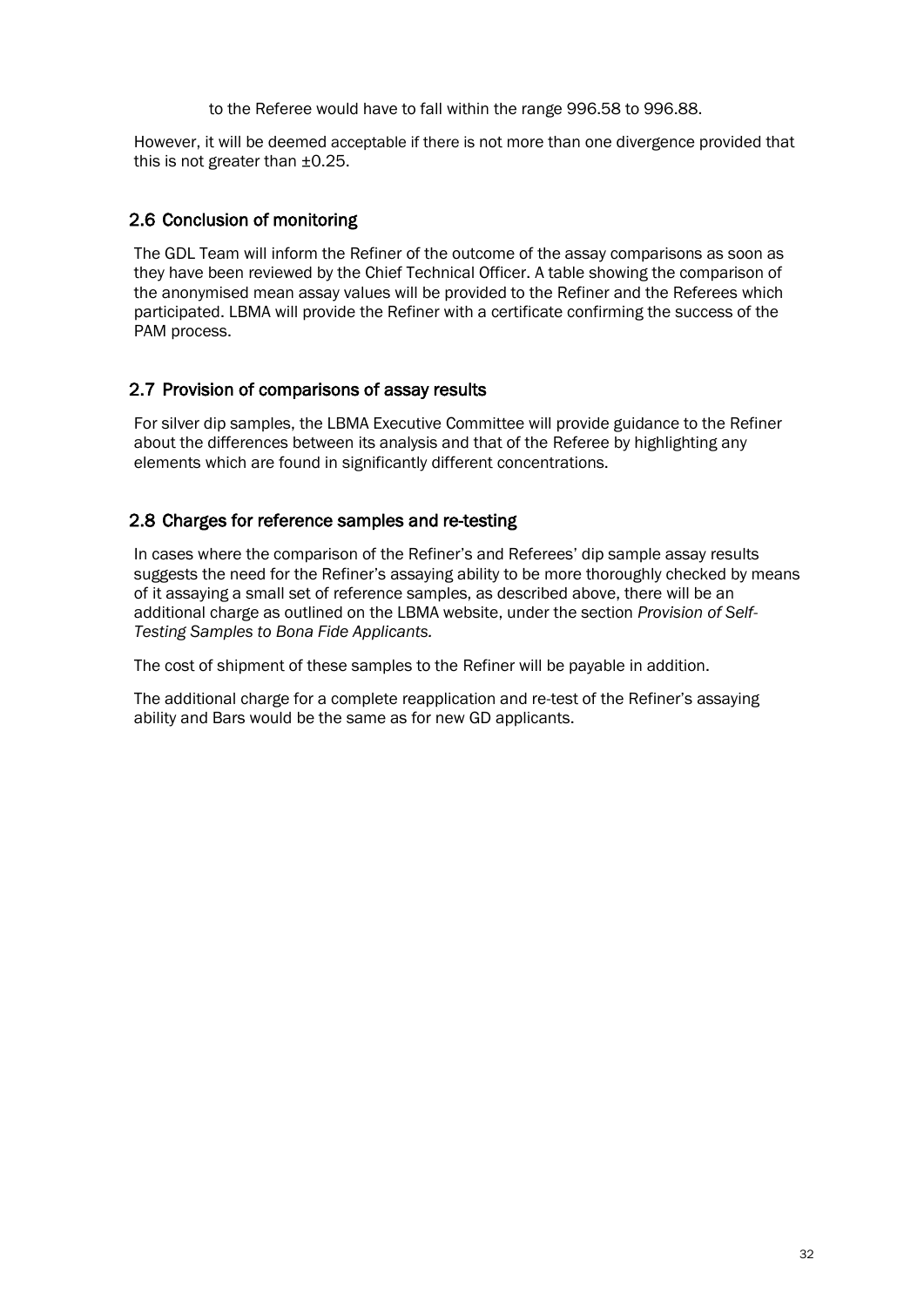<span id="page-32-0"></span>

1. 400 Ounce Gold Bar *(Please refer to* General Description of Good Delivery Bars - Marks *– for Inclusion of Two-Digit Month Requirement)*

Sample Technical Drawing for a Good Delivery Gold Bar This drawing shows marks in a landscape layout. Portrait layout is also allowed.

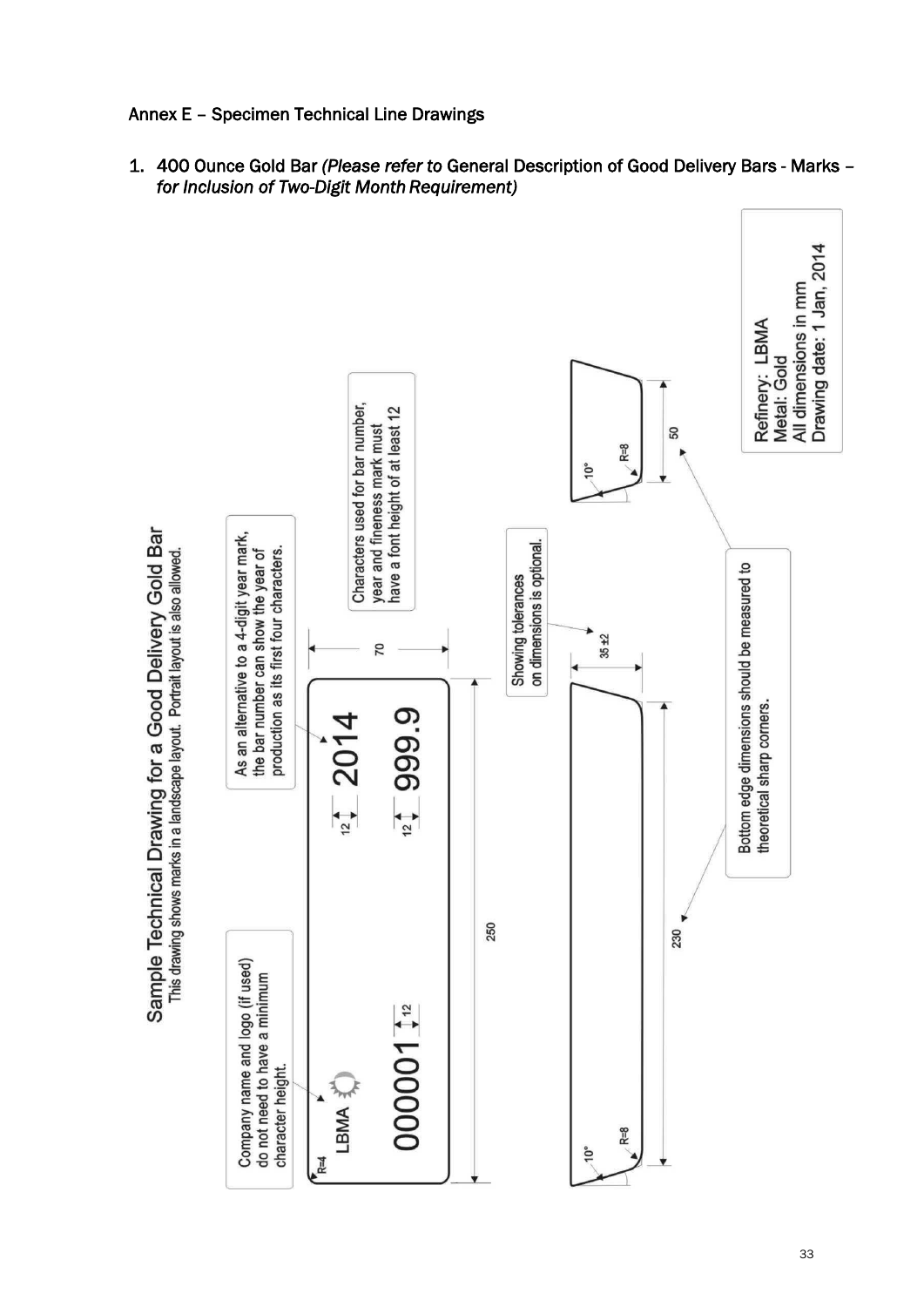2. 1,000 Ounce Silver Bar *(Please refer to* General Description of Good Delivery Bars - Marks *- for Inclusion of Two-Digit Month Requirement)*

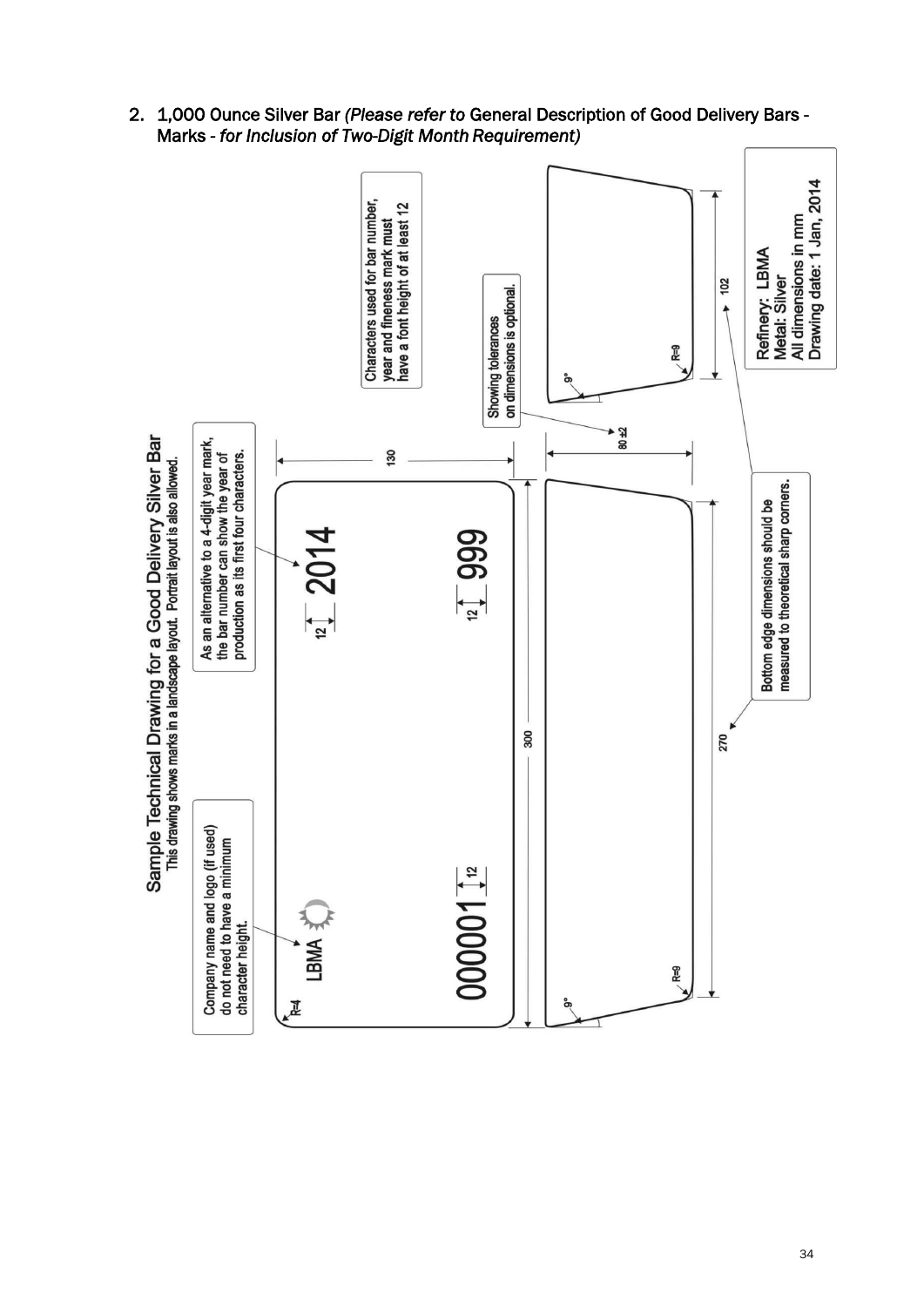## <span id="page-34-0"></span>Annex F – Sample of End Stamping of Silver Bars

The layout shown below is not prescriptive but the height of the characters used for the Bar number, year and assay mark should be approximately 10 mm.

*(Please refer to General Description of Good Delivery Bars - Marks - for Inclusion of Two-Digit Month Requirement).*

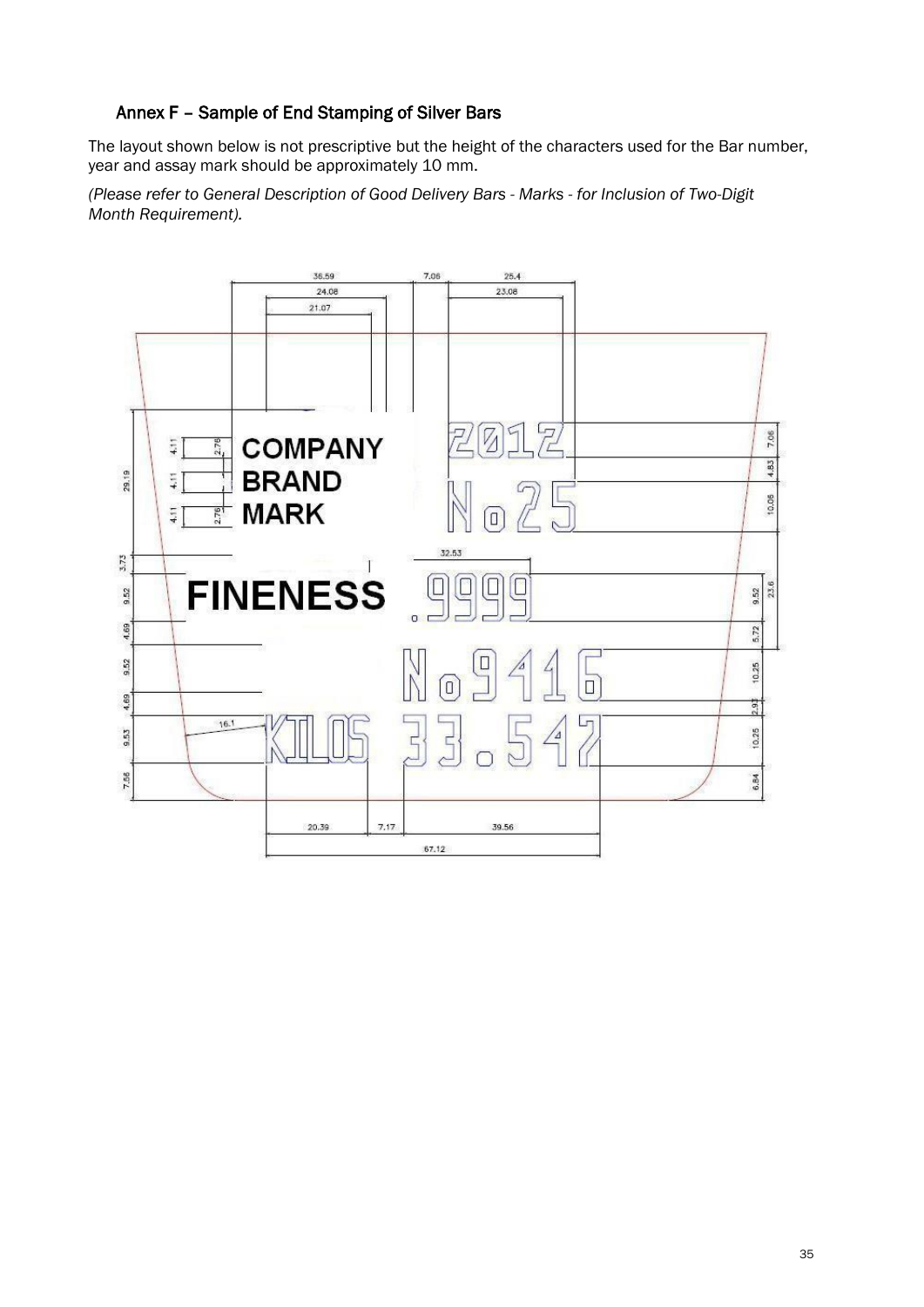## Annex G – Residual Elements

#### <span id="page-35-0"></span>Determination of residual elements by spectrographic analysis

GD applicants and Refiners undergoing PAM which use spectrographic analysis for determining the assays of their materials are responsible for identifying and analysing all residual elements present in their Bars or dip samples.

The list shown below is not intended to be prescriptive as far as Refiners are concerned. It merely indicates the elements that the Referees will typically look for when analysing gold and silver samples by spectrographic methods.

#### Residual Elements

|                        | Gold | <b>Silver</b> |
|------------------------|------|---------------|
| Gold - Au              |      | X             |
| Silver - Ag            | χ    |               |
| Platinum - Pt          | x    | Χ             |
| Palladium - Pd         | X    | Χ             |
| Rhodium - Rh           | Χ    |               |
| Iridium - Ir           | Χ    |               |
| Ruthenium - Ru         | X    |               |
| Aluminum - Al          | X    | х             |
| As - Arsenic           | Χ    | х             |
| Bi - Bismuth           | X    | X             |
| Ca - Calcium           | Χ    | Χ             |
| Cd - Cadmium           | Χ    | X             |
| Co - Cobalt            | X    | X             |
| Cr - Chromium          | Χ    | Χ             |
| Cu - Copper            | Χ    | X             |
| Fe - Iron              | X    | Χ             |
| In - Indium            |      | X             |
| Mg - Magnesium         | x    | Χ             |
| Mn - Manganese         | X    | X             |
| Pb - Lead              | Χ    | Χ             |
| Ni - Nickel            | X    | X             |
| Sb - Antimony          | χ    | Χ             |
| Se - Selenium          | Χ    | X             |
| Si - Silicon           | Χ    | X             |
| $\overline{S}$ n - Tin | Χ    | Χ             |
| Te - Tellurium         | Χ    | X             |
| Ti - Titanium          | Χ    |               |
| $Zn - Zinc$            | X    | X             |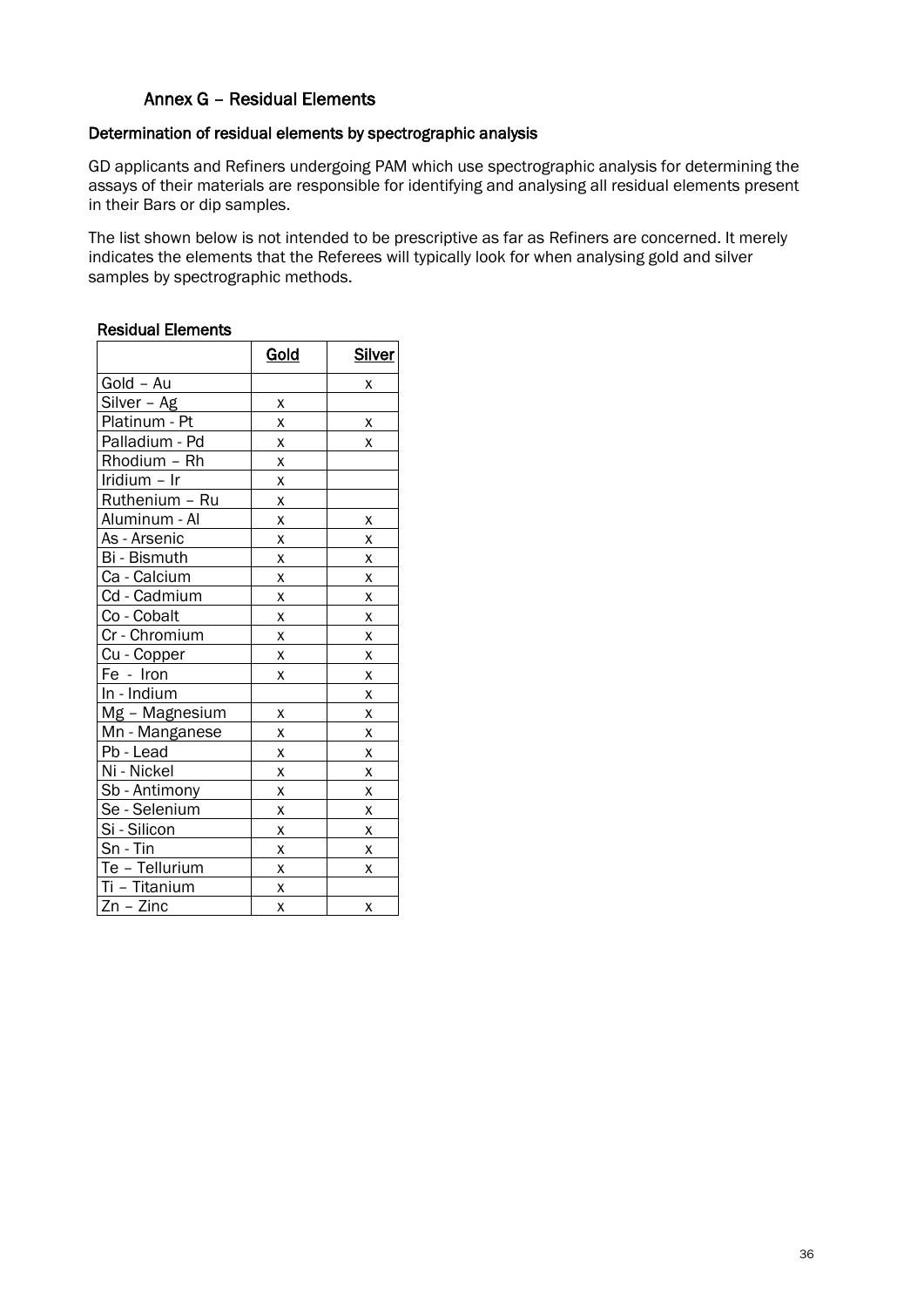## <span id="page-36-0"></span>Annex H – LBMA and Good Delivery Brand Guidelines

The guidelines in this document seek to ensure Refiners maintain a consistent and accurate visual representation of the *LBMA Good Delivery Refiner* logo. Correct application of these guidelines will support LBMA in building a clear and consistent recognition of its brand and will serve to reinforce the brand values.

If a Refiner requires guidance with the application of the *LBMA Good Delivery Refiner* logo, LBMA's PR Officer should be contacted.

LBMA requests Refiners to use the 2018 version of the *LBMA Good Delivery Refiner* logo provided upon request with these guidelines.

#### 1. Guidance on Logo use

LBMA prefers Refiners to use the stacked version of the logo wherever possible.

The logo should only be reproduced in two colours - gold and silver, with the name in black or white. Never reproduce it in any other colours.

Maintain a clear and uncluttered space around the logo to maximize the visual impact of the brand.

Always position the logo away from other text, graphic and other design elements.

Always maintain a minimum clear space between the logo and the edge of the page, package or colour field.

Minimum size - setting the logo no smaller than 24mm wide for printed materials will ensure that the logo is always easy to read.

Always ensure that there is a significant contrast between the logo and the background. The preference would be to set the logo on a solid white or black background where possible.

Never use the logo without the word "Good Delivery Refiner" or any of LBMA logos.

## 2. Where can the Good Delivery Refiner logo be used?

Refiners may use the logo according to the guidelines given above in the following instances:

- Website i.e. homepage footer, specific pages within the site, e.g. products and services, Responsible Sourcing and pages relating to certifications.
- Any promotional, marketing or advertising material or literature, including newsletters, brochures and Annual Reviews.
- Company stationery e.g. letterheads and business cards.
- Specifications for gold and silver products and accompanying documentation relating to large 400 oz gold products and 1,000 oz silver Bars. However, logos should not be used on certificates for any other gold and silver products in such a way that implies approval, acceptance or endorsement of such products and/or services by LBMA.
- Alongside the LBMA RSP certificate on the Refiner's website.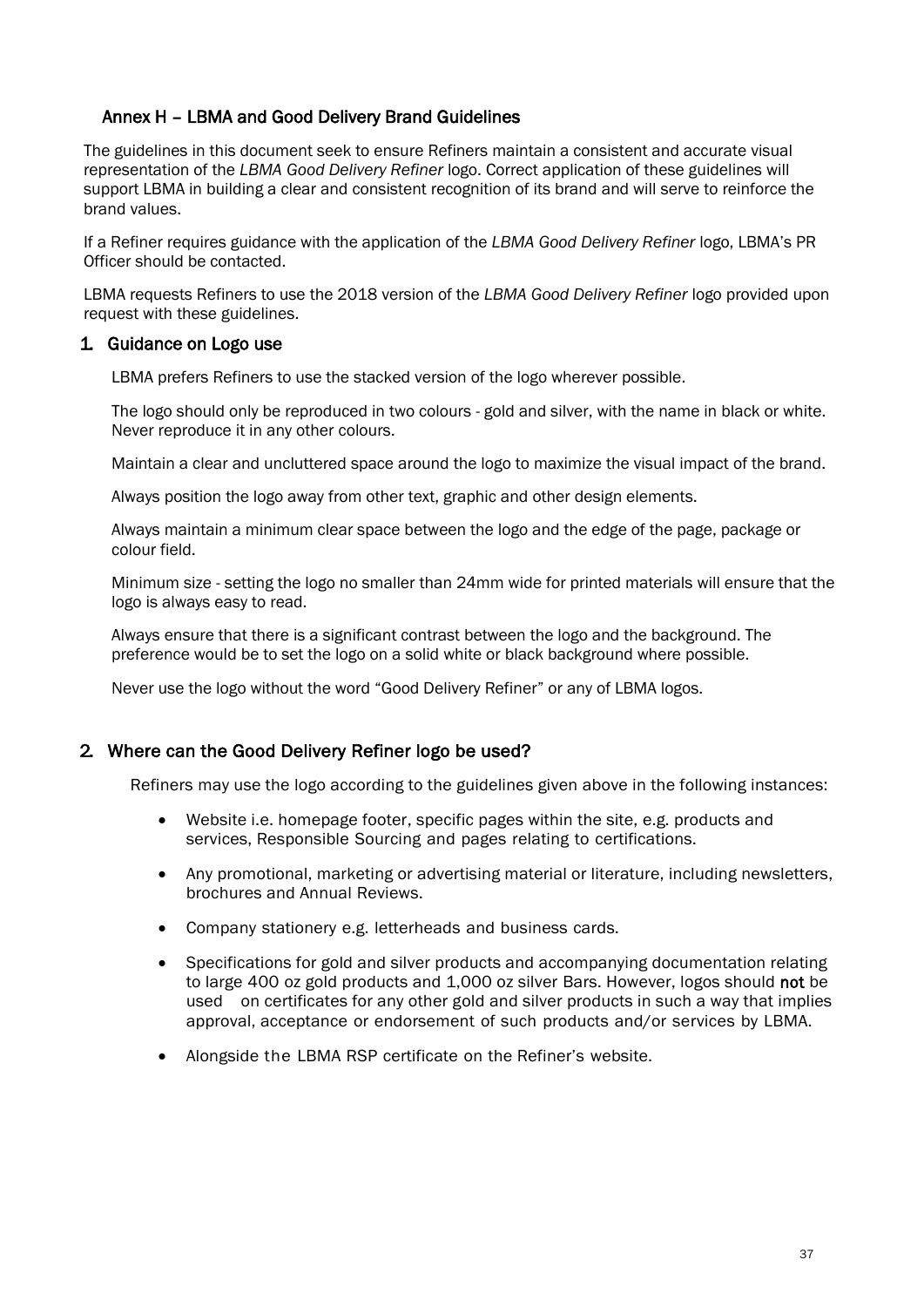## 3. Logo Use

LBMA's brand mark is elegant and precise. It reflects LBMA's core values of leadership, integrity and trust.

*LBMA Good Delivery Refiner* logo is a visual representation of LBMA brand and the basis of its identity. Correct use of the logo is therefore of great importance to LBMA.

There are stacked and horizontal versions of the logo. Different versions have been developed for different output requirements e.g. CMYK for print and RGB for online.